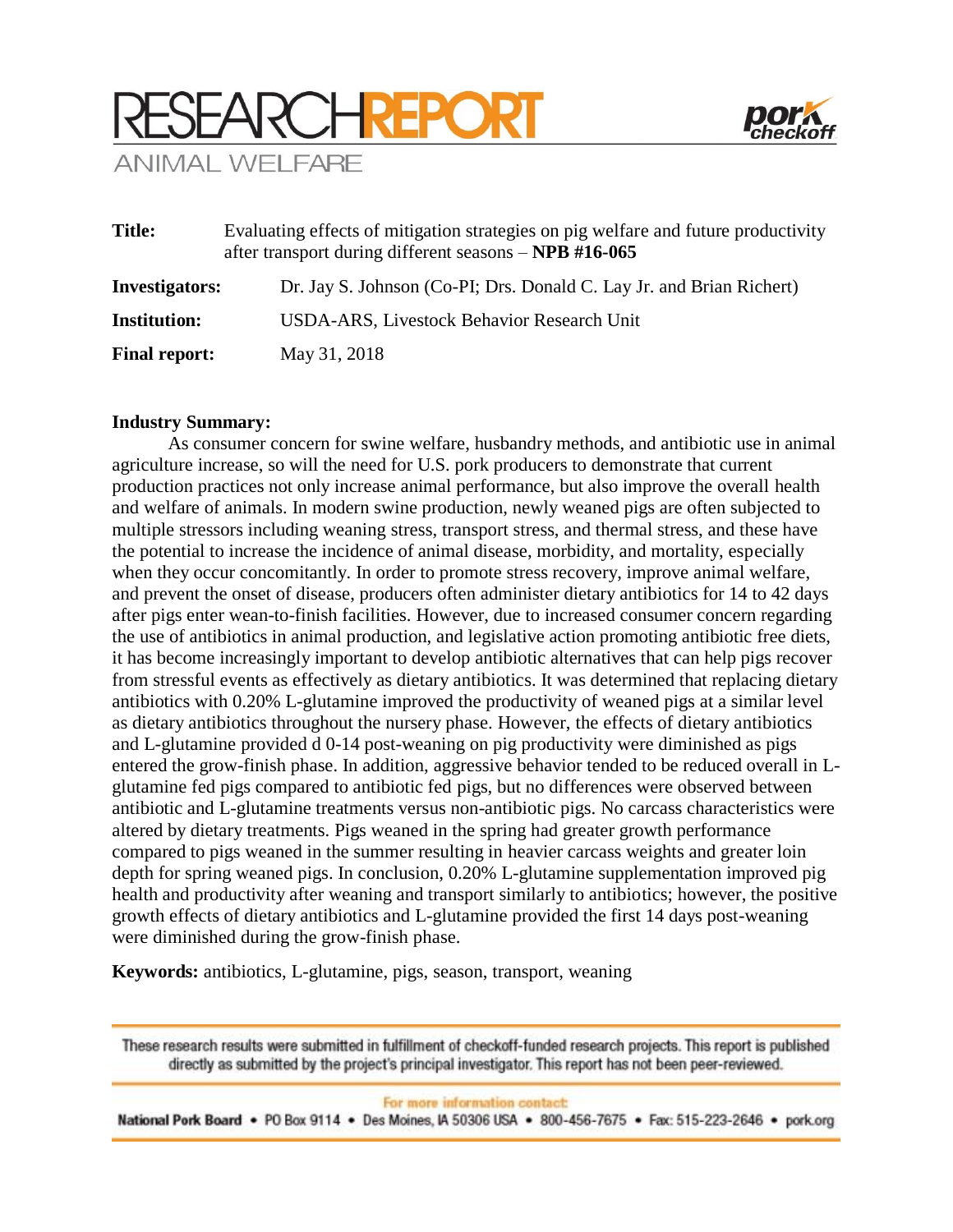### **Scientific Abstract:**

Antibiotic use has been limited in United States swine production. Therefore, the objective was to determine whether supplementing L-glutamine at cost-effective levels can replace dietary antibiotics to improve piglet welfare and productivity following weaning and transport during different seasons. Based on previous research, we hypothesized that withholding dietary antibiotics would negatively affect pigs while diet supplementation with 0.20% Lglutamine (GLN) would have similar effects on pig performance and health as antibiotics. Mixed sex piglets [N=480; 5.6±0.1kg BW] were weaned (18.4±0.2d of age), and transported for 12 h during summer 2016 and spring 2017. Pigs were blocked by BW and allotted to 1 of 3 dietary treatments [n=10 pens/dietary treatment/season (8 pigs/pen)]; antibiotics [A; chlortetracycline  $(441ppm) +$  tiamulin  $(38.6ppm)$ ], no antibiotics  $(NA)$ , or GLN fed for 14 d. On d15-34, pigs were provided a common antibiotic free diet. Data were analyzed as a 2×3 factorial of season and diets using PROC MIXED in SAS 9.4. Day 14 BW and d0-14 ADG was greater (*P*=0.01) for A (5.6 and 18.5%, respectively) and GLN pigs (3.8 and 11.4%, respectively) compared to NA pigs, with no differences between A and GLN pigs. Day 0-14 ADFI increased for A (*P*<0.04; 9.3%) compared to NA pigs; however, no differences were detected when comparing GLN to A and NA pigs. Once dietary treatments ceased, no differences (*P*>0.05) in productivity between dietary treatments were detected. Aggressive behavior tended to be reduced overall ( $P =$ 0.09; 26.4%) in GLN compared to A pigs, but no differences were observed between A and GLN versus NA pigs. Huddling, active, and eating/drinking behaviors were increased overall (*P* < 0.02; 179, 37, and 29%, respectively) in the spring compared to the summer season. When HCW was used as a covariate, loin depth and lean percentage was increased  $(P = 0.01; 4.0\%$  and 1.1%, respectively) during the spring compared to the summer. In conclusion, GLN supplementation improved pig performance and health after weaning and transport similarly to A across seasons; however, the positive effects of A and GLN were diminished when dietary treatments ceased.

### **Introduction:**

Weaning is a complex stressor associated with social, environmental and metabolic stress in pigs (Lallés et al., 2004). In newly weaned pigs, stress is induced by separation from the sow, relocation and mixing piglet groups, and a radical change in diet that often reduces or eliminates feed intake in the first 48 hours post-weaning (Brooks et al., 2001). As a result, piglets undergo a variety of physiological and metabolic changes that can negatively impact welfare. Changes may result from elevated blood cortisol levels (Moeser et al., 2007; Van der Meulen, et al., 2010), compromised feed intake (Maenz et al., 1994), altered intestinal morphology (Lallés et al., 2004), and dehydration due to the switch from an all liquid (milk) to a solid diet (Berry and Lewis, 2001). Unfortunately, in commercial production systems, weaning stress may be compounded by transport stress, which can induce significant weight loss with only 4 h of travel time (Hicks et al., 1998), and ambient temperature likely plays a critical role in determining total stress load incurred by piglets (Lambooy, 1988). Therefore, it is imperative that effective recovery strategies are developed to improve the welfare and productivity of pigs following these stressful events.

Historically, swine producers used dietary antibiotics to help newly weaned pigs overcome the stress of weaning and associated stressors (Chiba, 2010). However, due to increased consumer concern regarding the use of antibiotics in animal production, and legislative action promoting antibiotic free diets, it has become increasingly important to develop alternatives that can help pigs recover from stressful events as effectively as dietary antibiotics. Previous research determined that inclusion of 0.20% L-glutamine (Ajinomoto North America, Inc., Raleigh, NC) in the diets of newly weaned and transported pigs could improve growth rate and well-being more effectively than dietary antibiotics ([chlortetracycline (Aureomycin, Zoetis,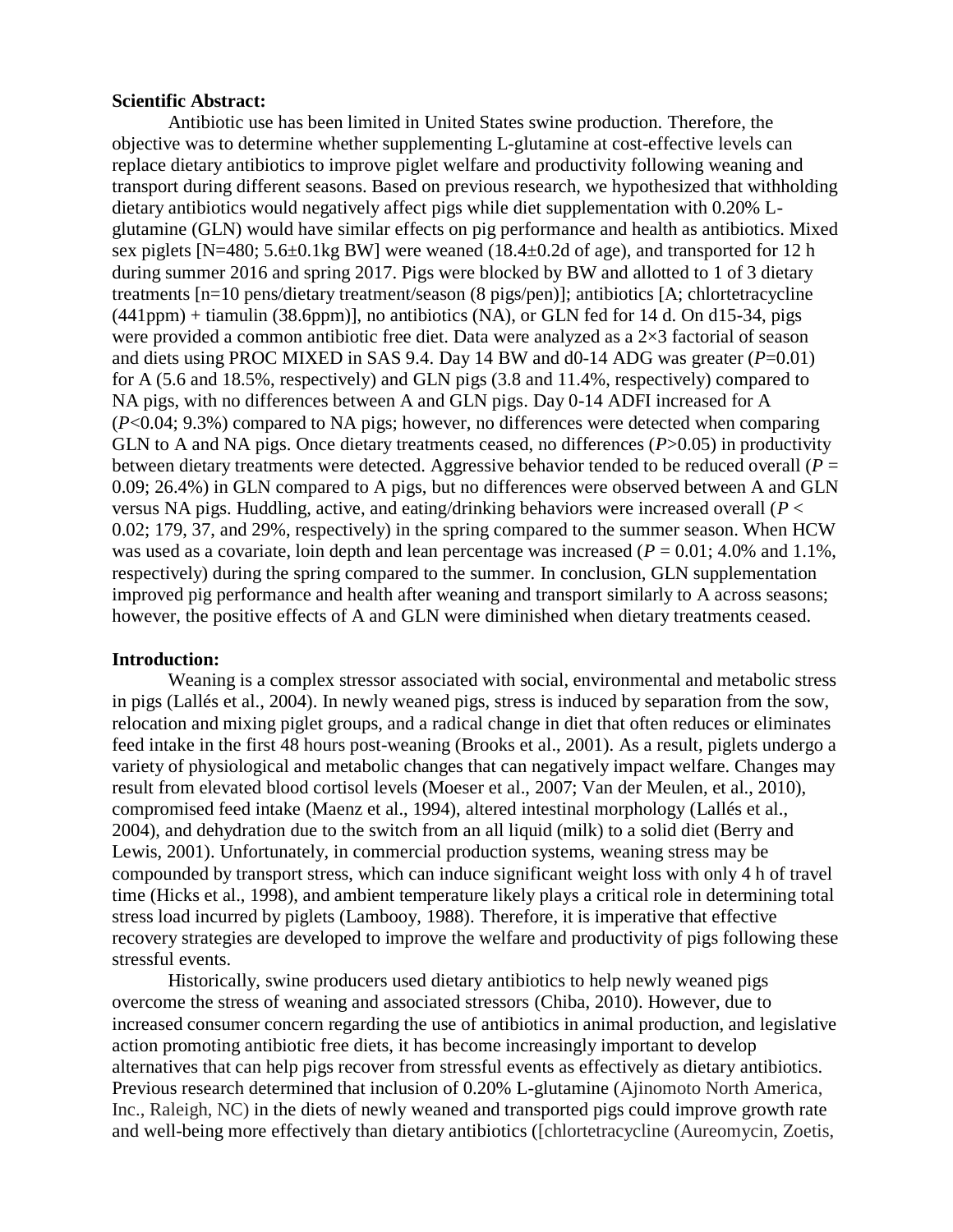Parsippany, NJ) + tiamulin (Denagard, Elanco Animal Health, Greenfield, IN)]; Johnson and Lay, 2017). However, this study was conducted under controlled conditions utilizing simulated transport and individual housing. Therefore, study objectives were to evaluate the impact of replacing dietary antibiotics with 0.20% L-glutamine on swine welfare, growth performance, health status, and carcass characteristics of pigs in a production environment following weaning and transport during different seasons (summer or spring). We hypothesized that withholding dietary antibiotics would negatively impact the overall well-being of piglets, and that diet supplementation with 0.20% L-glutamine would have a similar effect on piglet health and productivity as dietary antibiotics in a production environment.

# **Objectives:**

**1.)** To evaluate the impact of transport and heat stress following weaning on swine welfare and future productivity when no therapeutic antibiotics are administered in a production environment.

**2.)** To validate our initial findings in a controlled environment that L-Glutamine, a nutraceutical, will improve piglet welfare more effectively than post-transport therapeutic antibiotic administration and improve future productivity when piglets are exposed to the additive effects of weaning stress, transport stress and heat stress while in a production environment.

# **Materials & Methods:**

# *General*

All procedures involving animal use were approved by the Purdue University Animal Care and Use Committee (protocol #1603001385), and animal care and use standards were based upon the *Guide for the Care and Use of Agricultural Animals in Research and Teaching*  (Federation of Animal Science Societies, 2010). Mixed sex crossbred pigs  $[N = 480; 5.62 \pm 0.06]$ kg initial BW; Duroc x (Landrace x Yorkshire)] were weaned and transported at  $18.4 \pm 0.2$  d of age in central Indiana during the summer of 2016 and the spring of 2017. One day prior to weaning and transport, all pigs were individually weighed, blocked by body weight, and randomly allotted to pens, and pens of pigs were allotted to 1 of 3 dietary treatments with 10 pens per dietary treatment per season of weaning and transport. Pens were blocked by average initial body weight. Each pen, initially, contained 8 pigs. Dietary treatments were antibiotics [**A**; chlortetracycline (441 ppm) + tiamulin (38.6 ppm)], no antibiotics (**NA**), or 0.20% L-glutamine (**GLN**). The treatments were arranged in a  $2 \times 3$  factorial with main effects of season (summer **or spring**) and diet (**A**, **GLN**, **NA**).

On the day of weaning and transport, selected pigs were removed from sows and herded up a ramp into a gooseneck livestock trailer  $(2.35 \times 7.32 \text{ m})$ ; Wilson Trailer Company, Sioux City, IA) providing 0.07 m<sup>2</sup> per pig and within the range of 0.060-0.084 m<sup>2</sup> per pig required for 4.54 to 9.07 kg pigs, respectively (Federation of Animal Science Societies, 2010). The loading ramp to the trailer was 2.13 m in length providing an  $11.0<sup>o</sup>$  incline, less than the recommended maximum of  $20.0<sup>0</sup>$  (National Pork Board, 2015). Two data loggers (Hobo®; data logger temperature/RH; Onset®; Bourne, MA) were evenly spaced within the trailer to measure ambient temperature (**TA**) and relative humidity (**RH**) in 5 min intervals. During transport, the trailer T<sub>A</sub> during the summer season was  $29.4 \pm 0.2^{\circ}$ C and during the spring was  $11.0 \pm 0.2^{\circ}$ C with trailer RH being  $64.3 \pm 0.8\%$  and  $63.1 \pm 0.9\%$ , respectively. Trailers were bedded with wood shavings and ventilation openings were adjusted based on the  $T_A$  (National Pork Board, 2015).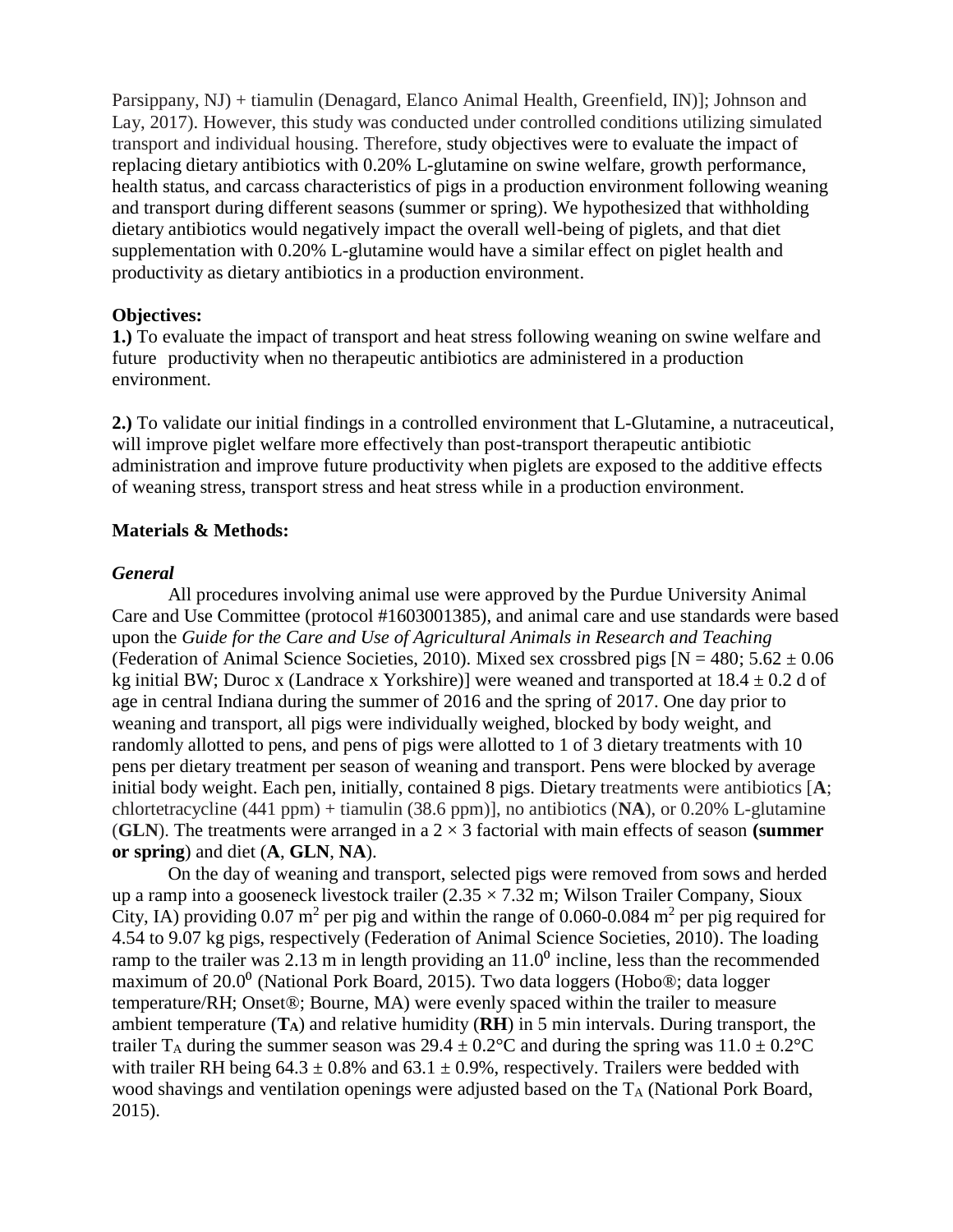Piglets were transported as a group in the trailer for approximately 12 h and 819 km without feed or water. Total transport time was determined by adding loading time, time spent in the trailer, unloading time, and the time it takes to be sorted into their respective pens in the nursery facility. The average time to wean and load the trailer was 55 m. The drivers were the same and followed the identical route for the summer and spring season. Attention was given when developing the transport route that approximately 50 % two-lane roads and 50 % four-lane roads were utilized for transport. The route was approximately 273 km in length and was completed three times during the transport phase for each season. The route took, on average 3 h 16 m to complete. The driver was changed and the truck was refueled after each time the 273 km route was completed. At the conclusion of the 12 h transport, piglets were unloaded from the trailer, individually weighed, and placed into pens. The average time to unload the trailer, weigh the pigs, and place into pens was 1 h 10 m.

# *Nursery Phase*

Following transport, pigs were placed in their assigned pens and provided their respective dietary treatments for 14 d in two phases (d 0 to 14 of the nursery phase). Following the dietary treatment period, all pigs were fed common antibiotic free diets from d 14 to the end of the nursery phase (d 34; Table 1). Diets were corn-soybean meal-based diets provided to meet or exceed nutrient requirements (NRC, 2012) in meal form in four phases during the nursery period (Table 1). Pigs were weighed individually and feeders were weighed every 7 d during the nursery period to determine the response criteria of ADG, ADFI, and G:F.

In addition, therapeutic antibiotic administration was recorded for the duration of the trial (weaning to market). The researchers and research farm staff were trained to identify pigs needing therapeutic injectable antibiotic treatment and were blinded to the study treatments. Pigs were treated when exhibiting clinical signs of illness. Treatment dose, product given, date given, pig and pen identification, and reason administered were recorded. Reason for therapeutic administration was then categorized for post-hoc analysis. Categories were: enteric challenge (e.g. scours or loose watery stool), respiratory challenge (e.g. coughing, thumping, or labored breathing), lameness (e.g. carrying a limb or difficulty walking or swollen joints), un-thriftiness (e.g. BW loss, poor gain, loss of body condition, or rough hair coat), and all other treatments (e.g. Streptococcus suis, skin infection, and abscess).

The nursery facility where the initial 34 d of the trial was conducted contained pens (1.22  $m \times 1.37$  m) that provided initially approximately 0.21 m<sup>2</sup> per pig. All pens contain one 5-hole dry self-feeder and a cup waterer to allow for ad libitum access to feed and water. The nursery barn has a shallow pit for manure storage and completely slatted plastic floors. The nursery room operated on mechanical ventilation using a 4-stage digital controller (Airstream TC5-2V25A, Automated Production Systems, Assumption, IL, USA). During d 0 to 14 post-weaning, the nursery room average daily  $T_A$  during the summer season was  $31.48 \pm 1.82$ °C and during the spring was  $30.57 \pm 0.68$ °C. From d 14 to 34 the nursery T<sub>A</sub> was  $28.70 \pm 1.14$ °C and  $25.99 \pm 1.14$ 0.84°C for the summer and spring seasons, respectively.

#### *Animal Behavior*

Piglets were video-recorded for 14 d immediately following weaning and transport using ceiling mounted cameras (Panasonic WV-CP254H, Matsushita Electric Industrial Co. Ltd., Osaka, Japan) attached to a digital video recorder system (GeoVision VMS Software; GeoVision Inc., Tapei, Taiwan). Video was recorded both during the light and the dark periods (12 h : 12 h). Video files were later analyzed using Observer XT 11.5 behavioral analysis software (Noldus Information Technology B.V., Wageningen, The Netherlands) by four trained individuals that were blind to the treatments and maintained an agreement of 90% or greater. Individual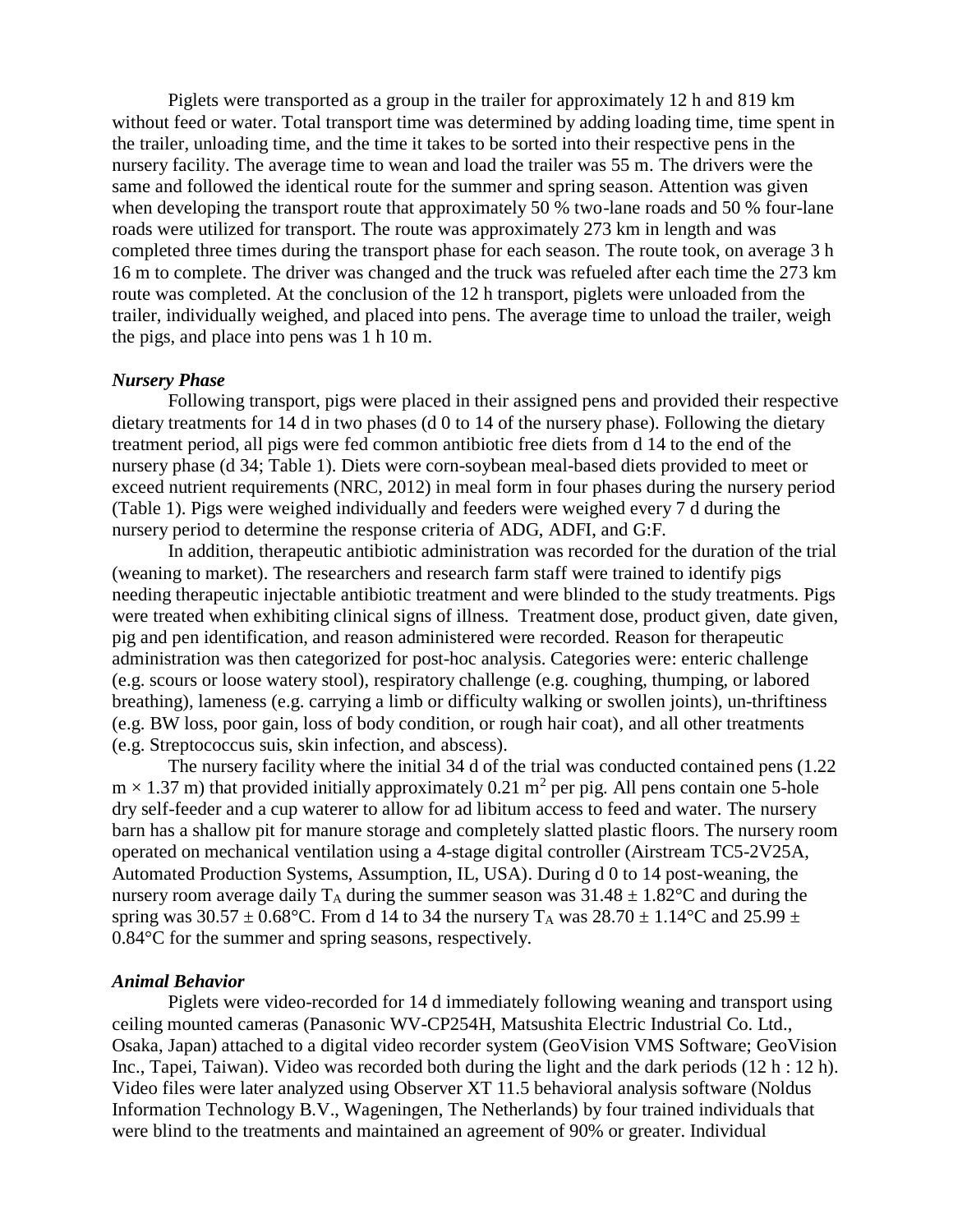behaviors were determined using an instantaneous scan sampling technique in 10 min intervals on d 2, 4, 8 and 12 post-weaning for 3 periods each day (0800-1000 h, 1100-1300 h, and 1400- 1600 h) for sickness and other behaviors. Sickness behavior include huddling and other behaviors included active, resting, aggressive, eating/drinking, and non-visible. Then, percent of observations each pen displayed the behavior was calculated. A definition for each behavior is defined in an ethogram (Table 2). The absolute temperature range measured on each day of behavior analysis was as follows: d 2 for summer and spring  $(30.30 - 32.70^{\circ}$ C and  $27.56 -$ 32.83°C, respectively), d 4 for summer and spring  $(29.97 - 36.32$ °C and  $30.60 - 33.61$ °C, respectively), d 8 for summer and spring (29.42 – 35.43°C and 27.31 – 32.36°C, respectively, and d 12 for summer and spring  $(28.97 - 36.86^{\circ}$ C and  $26.12 - 31.36^{\circ}$ C, respectively).

### *Grow-Finish Phase*

On day 34, all pigs were moved to the grow-finish facility for the remainder of the trial and pen integrity was maintained. Common antibiotic free diets were corn-soybean meal-DDGSbased diets provided in meal form to meet or exceed nutrient requirements (NRC, 2012) in six phases during the grow-finish period (Table 3). Pigs and feeders were weighed every 21 d during the grow-finish period to determine the response criteria of ADG, ADFI, and G:F.

The grow-finish facility contained pens  $(1.68 \text{ m} \times 4.27 \text{ m})$  that provided approximately 1.19 m<sup>2</sup> per pig. All pens contained one 2-hole dry self-feeder and a nipple waterer to allow for ad libitum access to feed and water. The grow-finish barn had a shallow pit for manure storage and completely slatted concrete floors. The barn was mechanically ventilated. During d 0 to 62 of the grow-finish phase, the room average daily  $T_A$  during the summer season was 22.35  $\pm$ 1.14<sup>o</sup>C and during the spring was  $25.47 \pm 2.64$ <sup>o</sup>C. From d 62 to 125 the T<sub>A</sub> was  $19.87 \pm 0.83$ <sup>o</sup>C and  $25.74 \pm 2.48$ °C for the summer and spring seasons, respectively.

#### *Marketing*

At the end of the 159 d experiment, pigs from each pen were individually tattooed with pen number and shipped approximately 48 km to Indiana Packers Corporation (Delphi, IN). Pigs were slaughtered under commercial conditions with carbon dioxide stunning. Standard carcass criteria of loin and backfat depth, hot carcass weight (**HCW**), fat-free lean index, and yield were collected. Fat depth and loin depth were measured with an optical probe (Fat-O-Meater, SFK Technology A/S, Herlev, Denmark) inserted between the third and fourth rib from the last rib (counting from the posterior of the carcass) and 7 cm from the dorsal midline of the hot carcass. Lean percentage was calculated according to the Indiana Packers Corporation (2015) formula and the fat-free lean percentage was calculated according to Schinckel et al. (2010) procedures.

# *Statistics*

Data were analyzed as a randomized complete block design using the PROC MIXED procedure in SAS 9.4 (SAS Institute INC., Cary, NC), with pen as the experimental unit. Main effects of season and diet and their interactions were tested. The assumptions of normality of error, homogeneity of variance, and linearity were confirmed post-hoc. All treatment rate and behavioral data were log-transformed to meet assumptions of normality; however, all logtransformed data are presented as arithmetic means for ease of interpretation. All nontransformed data is presented as LS means. For repeated analyses for growth performance, each pen's respective parameter was analyzed using repeated measures with an auto-regressive covariance structure with week as the repeated effect when required. Statistical significance was defined as  $P \le 0.05$  and a tendency was defined as  $0.05 \le P \le 0.10$ .

### **Results:**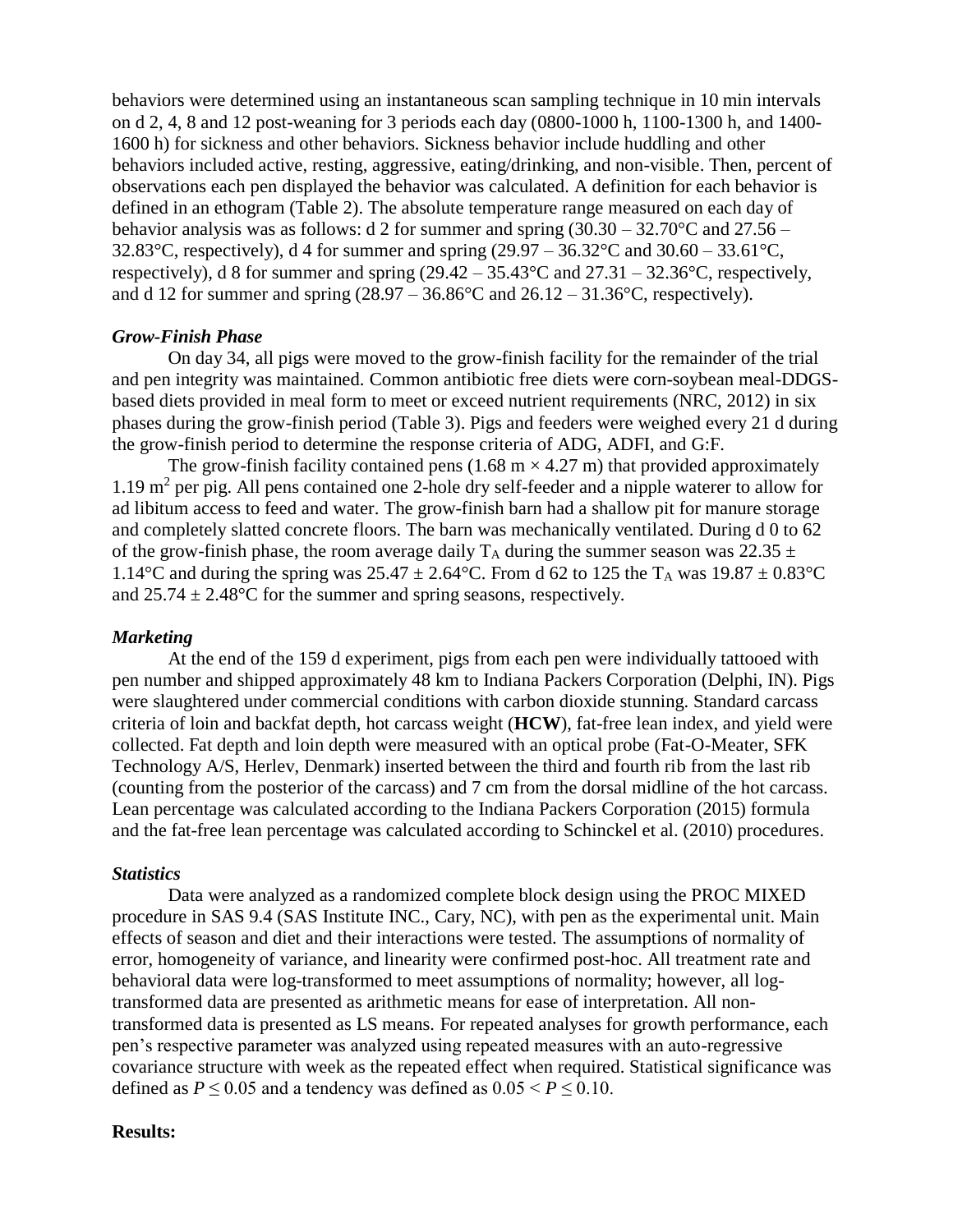## *Growth Performance*

### *Nursery Phase*

When comparing the main effect of dietary treatment, ADG was greater overall  $(P =$ 0.01; 14.9%) from d 0 to 14 of the nursery period in A and GLN pigs compared to NA pigs, but no ADG differences were detected between A and GLN pigs (Table 4). Overall, from d 0 to 34 of the nursery period, ADG was increased ( $P = 0.01$ ; 7.9%) in A compared to NA pigs, but no differences were detected between A and NA versus GLN pigs (Table 4). An increase in ADFI  $(P = 0.04)$  was detected from d 0 to 14 of the nursery phase for A compared to NA pigs, but no differences were observed between A and NA versus GLN pigs (Table 4). Average daily feed intake tended to be greater ( $P = 0.09$ ) from d 0 to 34 of the nursery period in A compared to NA pigs, but no differences were observed between A and NA versus GLN pigs (Table 4). Feed efficiency (G:F) was greater overall ( $P = 0.01$ ; 7.7%) from d 0 to 14 of the nursery phase for A compared to NA and GLN pigs, but no differences were observed between NA and GLN pigs (Table 4). From d 0 to 34 of the nursery phase, G:F was increased ( $P = 0.01$ ; 4.3%) in A compared to NA pigs, but no differences were observed for A and NA pigs compared to GLN pigs (Table 4). Day 14 BW was greater overall  $(P = 0.01)$  for A  $(8.65 \pm 0.52 \text{ kg})$  and GLN  $(8.50 \text{ m})$  $\pm$  0.52 kg) pigs compared to NA (8.19  $\pm$  0.52 kg) pigs; however, no differences were detected between A and GLN pigs (Table 4). Final BW was increased ( $P = 0.04$ ) for A (17.78  $\pm$  0.74 kg) compared to NA (16.96  $\pm$  0.74 kg) pigs, but no differences were detected between A and NA versus GLN (17.49  $\pm$  0.74 kg) pigs (Table 4). No other dietary treatment growth performance differences  $(P > 0.05)$  were detected during the nursery phase.

A main effect of season was observed where ADFI tended to be reduced  $(P = 0.08; 5.1\%)$ during the spring compared to the summer from d 0 to 14 of the nursery phase (Table 4). From d 14 to 34 of the nursery phase, ADG tended to be reduced ( $P = 0.09$ ) and G:F was reduced ( $P =$ 0.01) during the summer compared to the spring (3.7 and 7.4%, respectively; Table 4). Overall, from d 0 to 34 of the nursery period, G:F was reduced ( $P = 0.04$ ; 4.1%) during the summer compared to the spring (Table 4). No other seasonal effects were observed during the nursery period ( $P > 0.05$ ).

A diet x season interaction was detected  $(P = 0.04)$  from d 14 to 34 of the nursery phase where G:F was greater in the spring in NA  $(0.69 \pm 0.01)$  and GLN  $(0.68 \pm 0.01)$  pigs compared to NA pigs ( $0.61 \pm 0.01$ ) during the summer. However, no differences were observed between A pigs ( $0.66 \pm 0.01$ ) during the spring and A ( $0.64 \pm 0.01$ ) and GLN ( $0.63 \pm 0.01$ ) pigs during the summer (data not presented). No other diet x season differences were detected  $(P < 0.05)$ .

### *Grow-Finish Phase*

No dietary treatment differences were observed  $(P > 0.17)$  during the grow-finish period (Table 5). From d 0 to 62 of the grow-finish phase, G:F was reduced ( $P = 0.01$ ; 4.3%) during the summer compared to the spring (Table 5). Average daily gain, ADFI, and G:F were reduced ( $P =$ 0.01; 14.6, 4.4, and 12.1%, respectively) during the summer compared to the spring from d 62 to 125 of the grow-finish phase (Table 5). Overall, from d 0 to 125 of the grow-finish period, ADG and G:F were reduced  $(P = 0.01; 9.2$  and  $5.1\%$ , respectively) in the summer compared to the spring (Table 5). Final BW at the end of the grow-finish period was reduced ( $P = 0.01$ ; 9.82 kg) in the summer compared to the spring (Table 5). No other growth performance differences were observed  $(P > 0.05)$  during the grow-finish period with any comparison (Table 5). *Behavior*

Aggressive behavior tended to be reduced overall ( $P = 0.09$ ; 26.4%) in GLN compared to A pigs, but no differences were observed between A and GLN versus NA pigs (Table 6). No other diet differences were observed for behavior  $(P > 0.05)$  with any comparison (Table 6).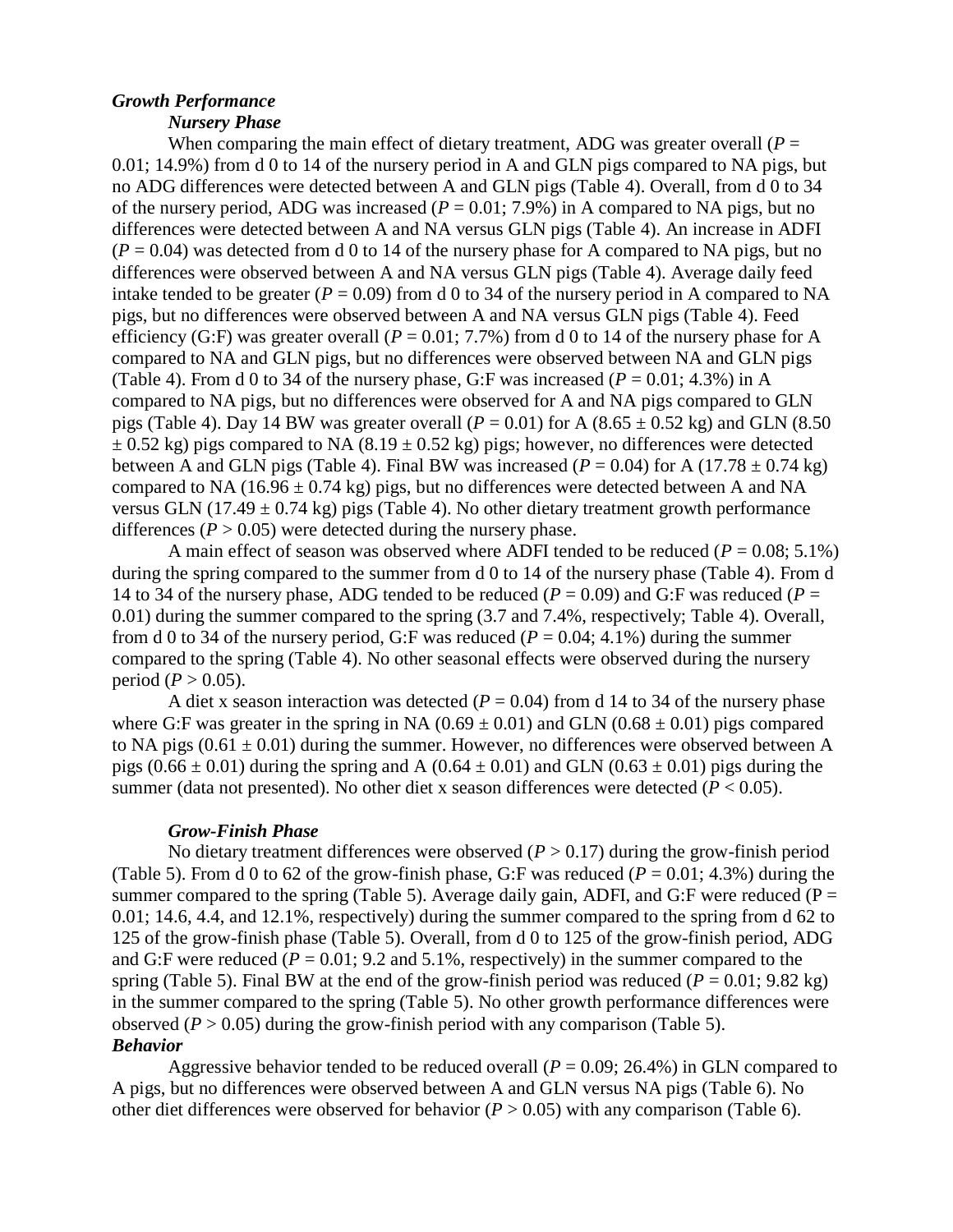Huddling, active, and eating/drinking behaviors were increased overall (*P* < 0.02; 179, 37, and 29%, respectively) in the spring compared to the summer (Table 6; Fig. 1A, 1B, 1E). Non-visible behavior was greater  $(P < 0.04; 121\%)$  in the summer compared to the spring (Table 6; Fig. 1F). No other season differences were observed for behavior ( $P > 0.05$ ) with any comparison (Table 6; Fig. 1).

Huddling behavior was greater overall ( $P < 0.01$ ) on d 2 and d 4 (15.58  $\pm$  1.92% and  $16.86 \pm 2.41\%$ , respectively) compared to d 8 and d 12 (6.07  $\pm$  1.34% and 4.70  $\pm$  1.00%, respectively; Fig. 1A). Active behavior was greater overall  $(P < 0.01)$  on d 2 (13.44  $\pm$  0.82%) compared to d 4, d 8, and d 12 (8.68  $\pm$  0.54%, 10.54  $\pm$  0.67%, and 10.77  $\pm$  0.49%, respectively; Fig. 1B). In addition, active behavior was greater overall  $(P < 0.01)$  on d 8 and d 12 compared to d 4 (Fig. 1B). Resting behavior was greater overall ( $P < 0.01$ ) on d 4, d 8, and d 12 (78.32  $\pm$ 1.55%,  $75.92 \pm 1.58$ %, and  $76.67 \pm 1.18$ %, respectively) compared to d 2 (70.19  $\pm$  1.84%; Fig. 1C). Aggressive behavior was greater overall  $(P < 0.01)$  on d 2 (2.81  $\pm$  0.35%) compared to d 4, d 8, and d 12 (1.33  $\pm$  0.26%, 1.16  $\pm$  0.23%, and 0.76  $\pm$  0.18%, respectively; Fig. 1D). In addition, aggressive behavior was greater overall  $(P < 0.01)$  on d 4 compared to d 12 but no differences were observed on d 4 and d 12 versus d 8 (Fig. 1D). Eating/Drinking behavior was greater overall ( $P = 0.01$ ) on d 8 and d 12 (10.58  $\pm$  0.59% and 10.33  $\pm$  0.63%, respectively) compared to d 2 and d 4 (9.87  $\pm$  1.02% and 9.30  $\pm$  0.55%, respectively; Fig. 1E). No other day differences were observed for behavior ( $P > 0.05$ ) with any comparison (Fig. 1).

Active behavior was greater  $(P < 0.01; 47.1, 64.9,$  and  $65.2\%$ , respectively) on d 2, d 4, and d 8 during the spring compared to the summer, but was not different on d 12 (Fig. 1B). Resting behavior was increased (*P* < 0.01; 14.7%) on d 2 during the summer compared to the spring (Fig. 1C); however, on d 12, resting behavior was greater (6.8%) during the spring compared to the summer (Fig. 1C). Aggressive behavior tended to be greater  $(P = 0.07; 85.2\%)$ on d 8 during the spring compared to the summer (Fig. 1D). Eating/drinking behavior was greater  $(P < 0.01)$  on d 2 (64.8%) and d 4 (92.5%) during the spring compared to the summer, but no differences were detected on d 8 and d 12 (Fig. 1E). No other behavioral differences were detected  $(P < 0.05)$  with any comparison (Table 6; Fig. 1).

### *Treatment rate*

#### *Nursery Phase*

A diet x season effect was detected  $(P = 0.04)$  where pigs treated for lameness from d 14 to 34 was greater in the spring for GLN pigs  $(2.12 \pm 1.00\%)$  compared to all other treatments. However, no differences were observed between A ( $0.56 \pm 1.00\%$ ) and NA ( $0.00 \pm 1.00\%$ ) pigs during the spring, and A (0.48  $\pm$  1.00%), GLN (0.00  $\pm$  1.00%), and NA (0.00  $\pm$  1.00%) pigs during the summer (Table 7). There were no dietary treatment differences observed ( $P > 0.05$ ) from d 0 to 14 and 0 to 34 (Table 7).

Pigs treated for other reasons were greater ( $P \le 0.02$ ) from d 0 to 14 and from 0 to 34 during the spring (1.08  $\pm$  0.46% and 0.53  $\pm$  0.21%, respectively) compared to the summer (0.00  $\pm$  0.46% and 0.00  $\pm$  0.21%, respectively), regardless of dietary treatment (Table 7). No other seasonal effects were observed  $(P > 0.05)$  for treatment rate (Table 7).

From d 0 to 14, GLN pigs tended ( $P = 0.07$ ) to be treated for enteric challenges more often in the spring  $(8.19 \pm 2.31\%)$  compared to A pigs  $(3.13 \pm 2.31\%)$ , and A  $(3.13 \pm 2.31\%)$  and GLN  $(3.75 \pm 2.31\%)$  pigs during the summer (Table 7). No other diet x season differences were detected  $(P < 0.05)$  during the nursery phase (Table 7).

### *Grow-Finish Phase*

From d 0 to 125 and d 62 to 125, treatment for unthriftiness was reduced  $(P = 0.01)$  in GLN (0.00  $\pm$  0.54% and 0.00  $\pm$  0.37%, respectively) and NA pigs (0.00  $\pm$  0.54% and 0.31  $\pm$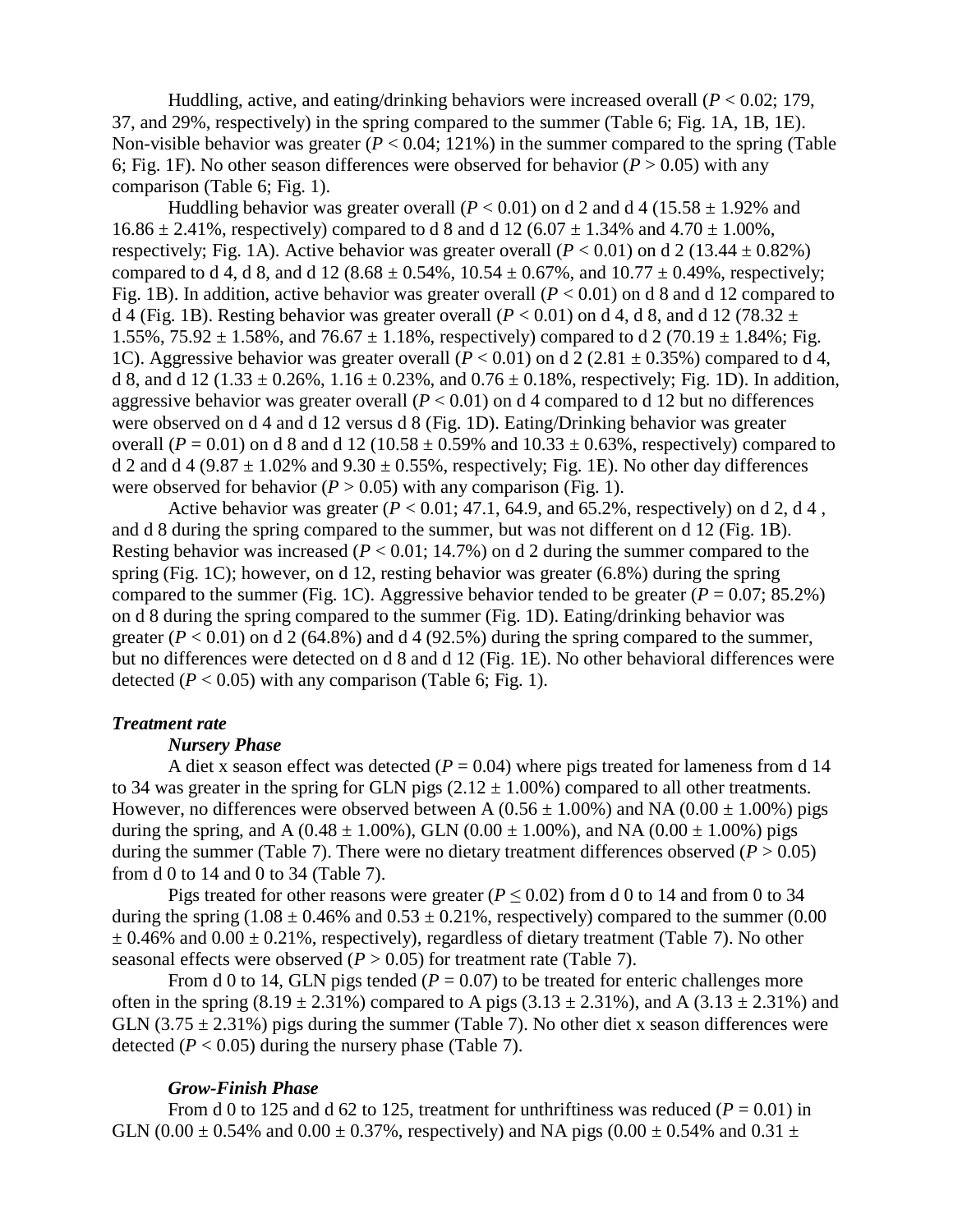0.37%, respectively) compared to A pigs  $(1.11 \pm 0.54\%$  and  $1.00 \pm 0.37\%$ , respectively), but no differences were observed between GLN and NA pigs (Table 8). During d 62 to 125, enteric disease treatments tended ( $P < 0.08$ ) to be reduced by A ( $0.00 \pm 0.93$ %) treatment and highest for the GLN (1.17  $\pm$  0.93%) treatment with NA (0.34  $\pm$  0.93%) pigs being intermediate (Table 8). No other treatment rate differences for the main effect of dietary treatment were observed (*P* > 0.05) with any comparison (Table 8).

Pigs treated for lameness were greater  $(P < 0.02)$  from d 0 to 62, d 62 to 125, and d 0 to 125 during the summer  $(1.00 \pm 0.54, 1.19 \pm 0.54, \text{ and } 1.09 \pm 0.32\%$ , respectively) compared to the spring  $(0.00 \pm 0.54, 0.00 \pm 0.54,$  and  $0.00 \pm 0.32\%$ , respectively), regardless of dietary treatment (Table 8). Treatment for respiratory challenges were greater  $(P < 0.01)$  from d 0 to 62 and from d 0 to 125 during the summer (666.2 and 138.8%, respectively) compared to the spring (Table 8). Pigs treated for other challenges were greater  $(P < 0.02)$  during the summer compared to the spring from d 0 to 62 (736.8%) and from d 0 to 125 (888.8%; Table 8). From d 0 to 125, pigs treated for enteric challenges tended to be greater  $(P < 0.10; 250.0\%)$  during the spring compared to the summer (Table 8). No other seasonal effects were observed ( $P > 0.05$ ) for treatment rate (Table 8).

### *Carcass Characteristics*

No dietary treatment effects were observed  $(P > 0.60)$  on carcass characteristics (Table 9). Hot carcass weight and loin depth were increased (*P* < 0.01; 5.4% and 5.5%, respectively) and carcass yield was reduced  $(P < 0.01; 2.0\%)$  during the spring compared to the summer when HCW was not used as a covariate in the statistical model (Table 9). When HCW was used as a covariate in the statistical analysis, loin depth and lean percentage were increased ( $P = 0.01$ ; 4.0% and 1.1%, respectively) and carcass yield was reduced  $(P = 0.01; 2.3%)$  during the spring compared to the summer (Table 9). Fat-free lean percentage during the spring tended to be greater ( $P = 0.07$ ; 1.3%) compared to the summer when HCW was included as a covariate (Table 9). No other carcass characteristic differences were observed  $(P > 0.05)$  with any comparison (Table 9).

#### **Discussion:**

The need to wean and transport pigs is necessary to reduce the risk of infectious disease through multi-site production (Harris, 2000). However, the resultant stress response can reduce growth performance and welfare in newly weaned pigs (Chambers and Grandin, 2001; Campbell et al., 2013), especially in the absence of dietary antibiotics (Heo et al., 2013). Despite this, the use of in-feed antibiotics has been reduced in swine production due to consumer preference, legislative action, and concerns about antibiotic resistance (Smith et al., 2010), putting the welfare and productivity of newly weaned and transported pigs at risk and necessitating the development of effective alternatives. Recent work has described improved welfare and productivity in piglets provided GLN compared to A and NA following weaning and simulated transport (Johnson and Lay, 2017). In accordance with the aforementioned study, piglets provided GLN after weaning and transport in the present study had improved growth performance compared to NA pigs during the 14 d dietary treatment period, regardless of season of transport. However, no growth performance differences were detected between GLN and A pigs in our current study. Although reasons for this discrepancy are currently unknown, it may be due to differences in study design since the transport procedure was simulated and piglets were individually housed in the previous study (Johnson and Lay, 2017). While the mechanism(s) of action for improved growth performance has yet to be discerned, GLN can serve as energy source for enterocytes thus reducing jejunal atrophy and intestinal epithelial damage (Wu et al., 1996; Yi et al., 2005). Therefore, it is possible that piglets provided supplemental GLN had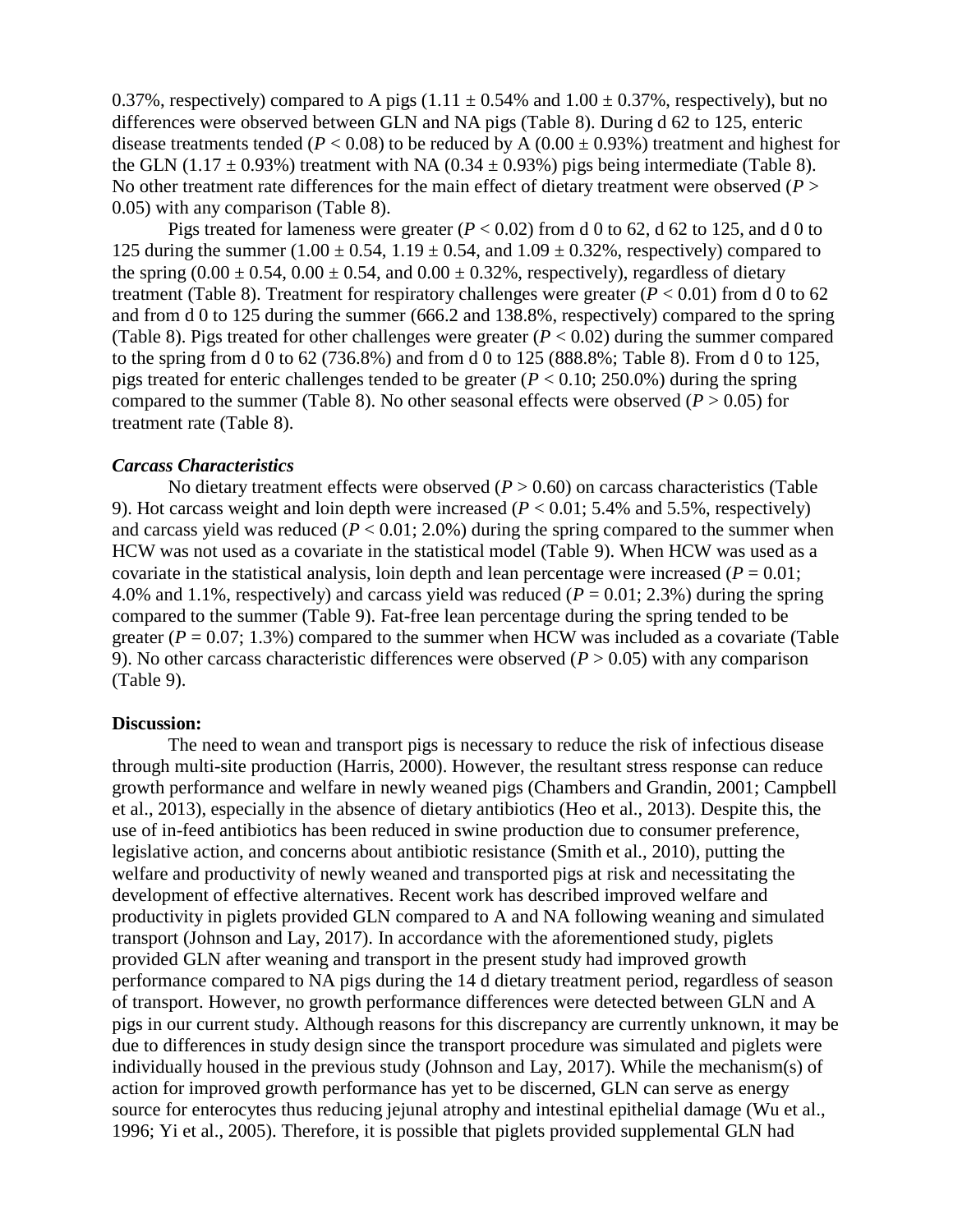improved intestinal barrier function leading to greater pathogen resistance, reduced translocation of bacteria (Peng, 2004) and subsequently an improvement in growth performance (Jiang et al., 2009; Johnson and Lay, 2017). Nevertheless, the advantages observed in early nursery growth performance may suggest that GLN supplementation could serve as an alternative to dietary antibiotics in production systems.

Although growth performance was improved in GLN and A pigs during the dietary treatment period and the advantage was maintained for the overall nursery period, no differences were detected when compared to NA pigs from d 14 to market when all pigs were fed a common antibiotic free diet. However, these results were expected as previous studies have described a loss of growth performance differences once dietary antibiotic treatments (Skinner et al., 2014) or dietary formulation treatments (Dritz et al., 1996) cease. This may be due to pen to pen variability differences that diminished the growth rate advantages as the studies progressed or the performance advantages of feeding dietary treatments are limited only to the period when fed. Therefore, it could be suggested that feeding GLN to pigs for a longer duration could have extended the growth benefits; however, further work would be needed to confirm this hypothesis and any increase in growth performance would need to be balanced with the cost of including GLN in diets.

Weaning and transport is stressful to piglets and may result in behavioral changes including increased aggression and activity that are indicative of distress (Lewis and Berry, 2006; Wamnes et al., 2008). As such, newly weaned and transported piglets in the present study exhibited behavioral signs of distress immediately following transport, which subsequently declined as time progressed following weaning and transport. These behaviors ranged from increased activity, which may be indicative of greater exploratory behavior and stress (Bøe, 1993), to greater huddling behavior that may have been due to greater sub-clinical illness (Hennessy et al., 2001), and an increase in aggressive behavior likely due to fighting and establishing a social hierarchy (Meese and Ewbank, 1973; Blackshaw et al., 1987; Coulson et al, 2012). However, despite the improved growth performance, dietary A and GLN supplementation treatments did not appear to alleviate this post-weaning and transport behavioral stress response relative to NA treated pigs. In addition, aggressive behavior tended to be greater in A compared to GLN pigs, which may be a sign of resource guarding (i.e., feed; Drake et al., 2008) in grouphoused pigs. Therefore, potential mechanisms may have been that A pigs spent more time guarding feed as this was the only resource available in the pen or that they felt better and were therefore more capable of doing so. However, because GLN and A pigs had similar ADFI, and NA pigs had reduced ADFI but more aggression, it is still unclear whether the increase in aggressive behavior was due to resource guarding and further research should be performed to determine the cause.

In addition to the impact of weaning and transport as well as dietary treatments on piglet behavior, seasonal effects were also observed. Increased resting behavior was observed during the summer on d 2 post-weaning and transport compared to the spring and this may have been due to greater exhaustion and dehydration during the summer as previously reported (Berry and Lewis, 2001). Furthermore, pigs weaned and transported in the spring exhibited greater huddling behavior compared to those weaned and transported in the summer. Although a specific reason has yet to be elucidated, this response may have been related to  $T_A$  and pigs' need for supplemental heat (Hay et al., 2001). This is because the nursery  $T_A$  during the summer was at the upper end of the recommended thermoneutral zone and the spring nursery  $T_A$  was at the lower end of the recommended thermoneutral zone for nursery pigs (Federation of Animal Science Societies, 2010). Therefore, the increase in summer nursery  $T_A$  may have diminished the need for huddling (Hay et al., 2001). Furthermore, this nursery  $T_A$  difference may have been responsible for a reduction in eating/drinking and active behavior during the summer in an effort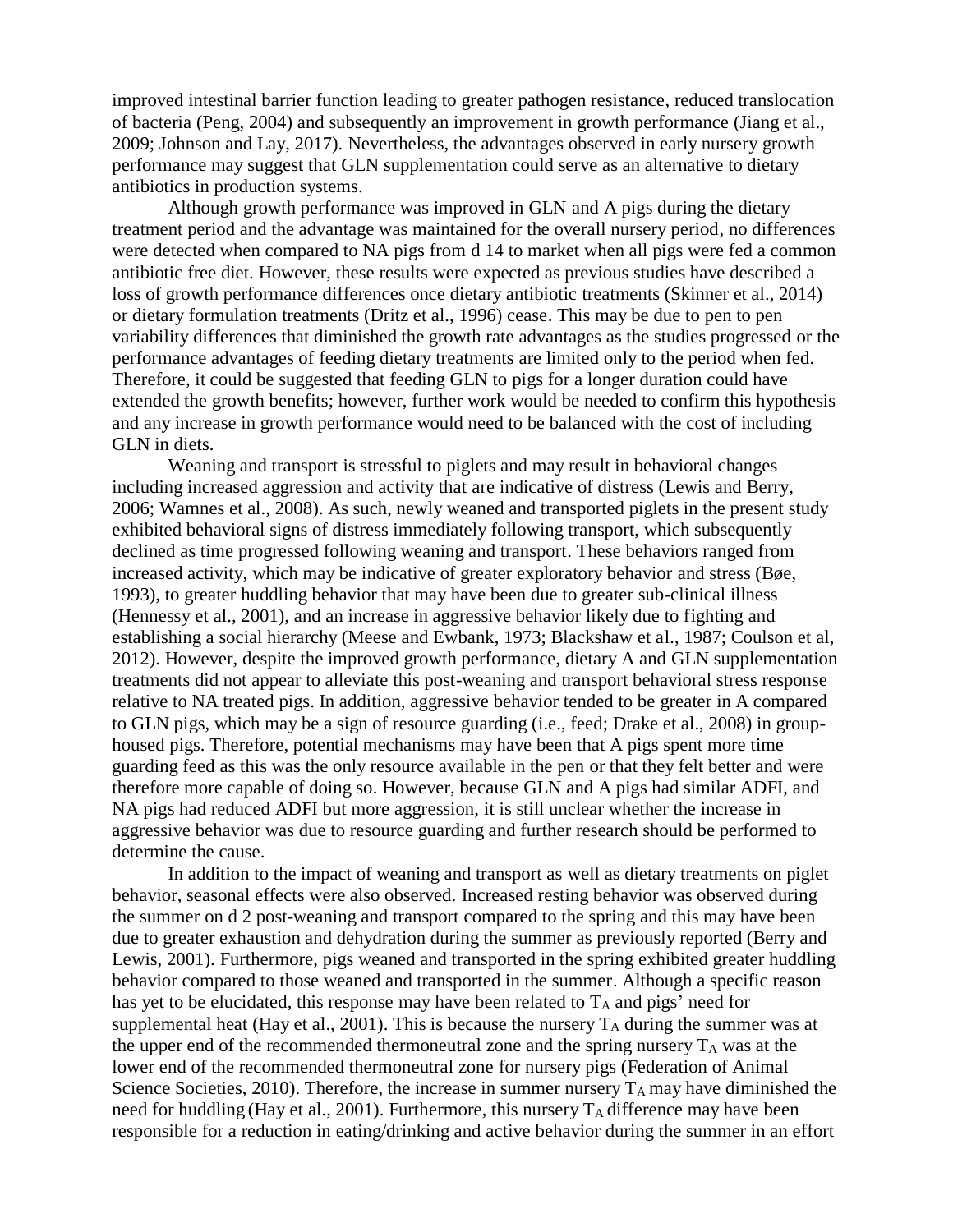to reduce heat increment from feed consumption during the time of day when behavior was analyzed (Coffey et al., 1982; Nienaber et al., 1999).

As changes in pig behavior can be an indicator of stress and illness, treatment rate with therapeutic antibiotics may be an indicator of illness as well. Therapeutic injectable antibiotics are one of many options currently available to aid in the control of pathogens and disease in addition to good biosecurity practices, vaccinations, and dietary antibiotics (Maes, 2008). In the present study, pigs receiving A had fewer therapeutic antibiotic treatments for enteric challenges compared to GLN pigs during the spring from d 0 to 14 post-weaning, but no differences were detected during the summer. While this may indicate that dietary antibiotic treatments were more effective at reducing pathogen load compared to GLN, the lack of overall dietary treatment differences may suggest that the season of weaning and transport influences the impact of GLN on therapeutic treatments. Regardless, the increase in therapeutic treatments did not appear to coincide with a depression in growth performance and this may be due to differences in the mode of action between A and GLN treatments whereby dietary antibiotics reduce pathogen colonization (Pluske et al., 2002) and GLN fed pigs may improve gut barrier function (Wang et al., 2015). Further work is needed to explore the combined feeding of multiple nutraceuticals that have shown performance benefits independently to determine if the effect of combining them is additive.

In the present study, no dietary treatment carcass trait differences were detected, confirming previous reports that providing dietary antibiotics for a limited period in the nursery phase would have no impact on meat quality (Skinner et al., 2014). While the effects of providing GLN on carcass characteristics in pigs are unknown, previous reports in broilers reported that GLN supplementation during heat stress improves meat yield (Dai et al., 2011). However, because broilers were provided GLN until harvest in the aforementioned study and pigs in the present study were only provided GLN for 14 d, it is likely that the lack of carcass trait differences are related to the timing of dietary inclusion. Nevertheless, a lack of dietary treatment differences confirms that GLN would not have negative effects on carcass traits compared to A and NA diets.

Despite the lack of dietary treatment differences on carcass characteristics, pigs weaned in the spring had greater HCW and loin depth and increased lean percentage and fat-free lean percentage when HCW was used as a covariate compared to summer weaned pigs. While the mechanism(s) for the improvement in carcass characteristics are unknown, we speculate that health status may have impacted the carcass differences observed in the current study due to the differences in therapeutic antibiotic treatment rate between seasons. This response appears to be consistent with previous work by Holck et al., (1998) and Williams et al., (1997) who reported improved carcass characteristics when pigs were reared under higher health status. This suggests that poorer health status may have decreased growth rate and subsequently reduced lean tissue accretion rate. This potential advantage in health status during the spring may have allowed the pigs to grow and deposit lean tissue at a rate closer to their genetic potential because previous studies determined that when pigs were exposed to chronic immune system activation in a health compromised environment, cytokine concentration was elevated (Williams et al., 1997) thereby suppressing lean growth. This is further explained by Zamir et al., (1994) where rats administered with an IL-1 receptor antagonist had reduced skeletal muscle catabolism when IL-1 was administered. Thus, based on these relationships, less environmental pathogens as indicated by reduced therapeutic antibiotic use could have decreased immune system and cytokine activation thus allowing the potential for increased muscle accretion rate due to less skeletal muscle catabolism.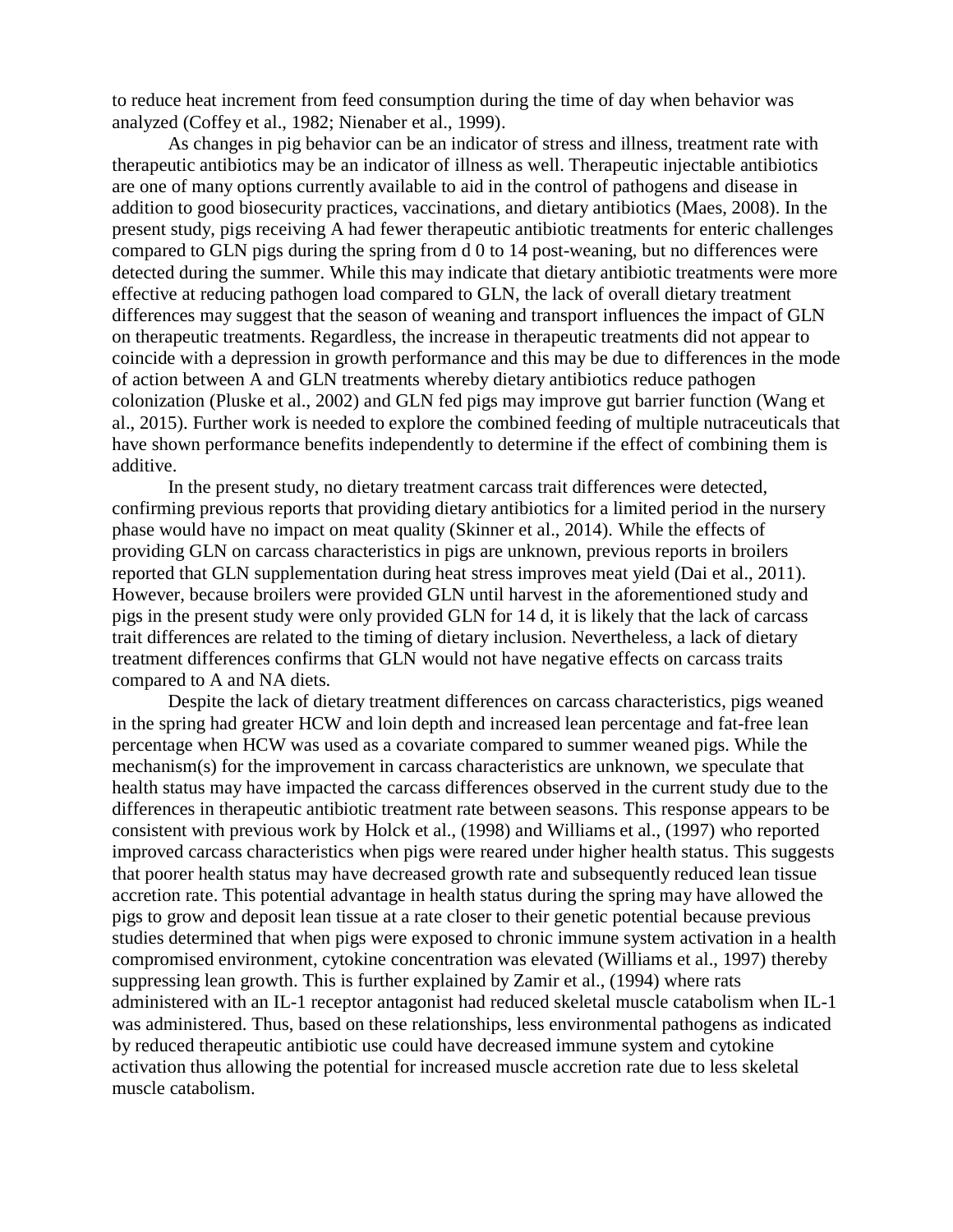### **Literature Cited:**

- Berry R.J., and N.J. Lewis. 2001. The effect of duration and temperature of simulated transport on the performance of early-weaned piglets. Can. J. Anim. Sci. 81:199-204.
- Blackshaw, J. K., D. Bodero, and A. W. Blackshaw. 1987. The effect of group composition on behavior and performance of weaned pigs. Appl. Anim. Behav. Sci. 19:73–80.
- Bøe, K. 1993. The effect of age at weaning and post-weaning environment on the behaviour of pigs. Acta. Agric. Scand. 43:173-180.
- Brooks, P.H., C.A. Moran, J.D. Beal, V. Demeckova, and A. Campbell. 2001. Liquid feeding for the young piglet. In The Weaner Pig: Nutrition and Management, pp. 153–178 [MA Varley and J Wiseman, eds]. Wallingford: CABI Publishing.
- Campbell, J. M., J. D. Crenshaw, and J. Polo. 2013. The biological stress of early weaned piglets. J. Anim. Sci. Biotechnol. 4: 19.
- Chambers P.G., and T. Grandin. 2001. Guidelines for humane handling, transport and slaughter of livestock. RAP Publication. pp. 33-48.
- Chiba, L.I. 2010. Swine production handbook. 13<sup>th</sup> Revision. Section 6. 62-75.
- Coffey, M. T., R. W. Seerley, D. W. Funderburke, and H. C. McCampbell. 1982. Effect of Heat Increment and Level of Dietary Energy and Environmental Temperature on the Performance of Growing-Finishing Swine. J. Anim. Sci. 54:95-105.
- Colson, V., E. Martin, P. Orgeur, and A. Prunier. 2012. Influence of housing and social changes on growth, behaviour and cortisol in piglets at weaning. Physiol. Behav. 107:59-64.
- Dai, S. F., F. Gaoa, W. H. Zhanga, S. X. Songa, X. L. Xub, and G.H. Zhoub. 2011. Effects of dietary glutamine and gamma-aminobutyric acid on performance, carcass characteristics and serum parameters in broilers under circular heat stress. Anim. Feed Sci. Technol. 168:51-60.
- Drake, A., D. Freaser, and D. M. Weary. 2008. Parent–offspring resource allocation in domestic pigs. Behav. Ecol. Sociobiol. 62:309–319.
- Dritz, S. S., K. Q. Owen, J. L. Nelssen, R. D. Goodband, and M. D. Tokach. 1996. Influence of Weaning Age and Nursery Diet Complexity on Growth Performance and Carcass Characteristics and Composition of High-Health Status Pigs from Weaning to 109 Kilograms. J. Anim. Sci. 74:2975–2984.
- Federation of Animal Science Societies. 2010. Guide for the care and use of agricultural animals in research and teaching. 3rd ed. Fed. Anim. Sci. Soc., Champaign, IL. Chap. 11.
- Harris, D.L. 2000. Multi-site pig production. Ames, Iowa. Iowa State University Press.
- Hay, M., P. Orgeur, F. Lévy, J. Le Dividich, D. Concordet, R. Nowak, B. Schaal, and P. Morméde. 2001. Neuroendocrine consequences of very early weaning in swine. Physiol. Behav. 72: 263–269.
- Hennessy, M. B., T. Deak, and P. A. Schiml-Webb. 2001. Stress-induced sickness behaviors: An alternative hypothesis for responses during maternal separation. Dev. Psychol 39(2):76-83.
- Heo, J. M., F. O. Opapeju, J. R. Pluske, J. C. Kim, D. J. Hampson, and C. M. Nyachoti. 2013. Gastrointestinal health and function in weaned pigs: a review of feeding strategies to control post-weaning diarrhoea without using in-feed antimicrobial compounds. 97:207- 237.
- Hicks, T.A., J.J. McGlone, C.S. Wishant, H.G. Kattesh, and R.L. Norman. 1998. Behavioural, endocrine, immune and performance measures for pigs exposed to acute stress. J. Anim. Sci. 76: 474–483.
- Holck, J. T., A. P. Schinckel, J. L. Coleman, V. M. Wilt, M. K. Senn, B. J. Thacker, E. L. Thacker, and A. L. Grant. 1998. The influence of environment on the growth of commercial finisher pigs. Swine Health Prod. 6(4):141-149. Prev. Vet. Med.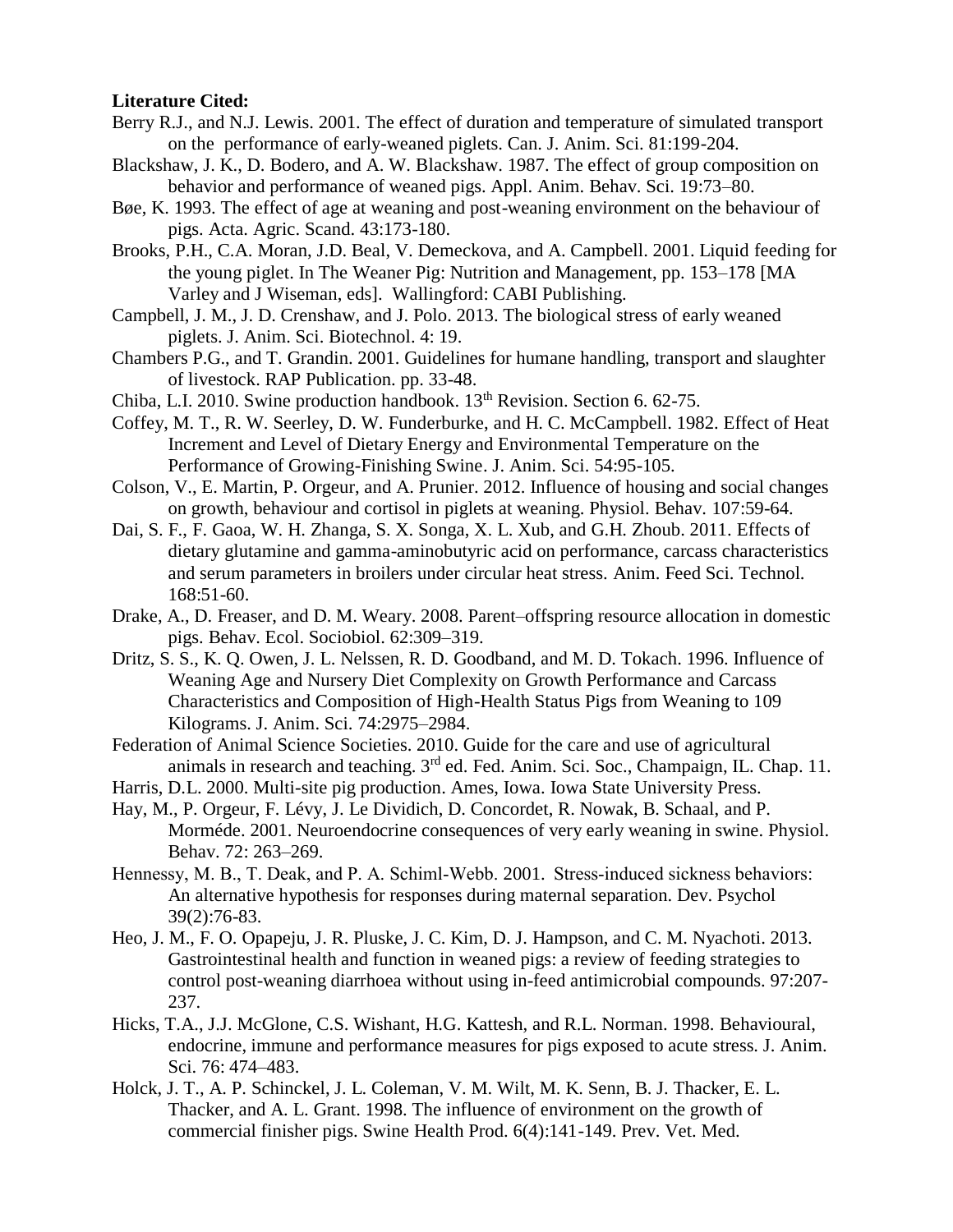- Jiang, Z. Y., L. H. Sun, Y. C. Lin, X. Y. Ma, C. T. Zheng, G. L. Zhou, F. Chen, and S. T. Zou. 2009. Effects of dietary glycyl-glutamine on growth performance, small intestinal integrity, and immune responses of weaning piglets challenged with lipopolysaccharide. J. Anim. Sci. 87:4050-4056.
- Johnson, J.S., and D.C. Lay Jr. 2017. Evaluating the behavior, growth performance, immune parameters, and intestinal morphology of weaned piglets after simulated transport and heat stress when antibiotics are eliminated from the diet or replaced with L-glutamine. J. Anim. Sci. 95: 91-102.
- Lallés, J.P., G. Boudry, C. Favier, N. Le Floc'h, I. Luron, L. Montagne, I.P. Oswald, S. Pié, C. Piel, and B. Séve. 2004. Gut function and dysfunction in young pigs: physiology. Anim. Res. 53: 301–316.
- Lambooy, E. 1988. Road transport of pigs over a long distance: some aspects of behavior, temperature and humidity during transport and some effects of the last two factors. Anim. Prod. 46: 257–263.
- Lewis, N.J., and Berry R.J., 2006. Effects of season on the behavior of early-weaned piglets during and immediately following transport. Appl. Anim. Behav. Sci. 100: 182-192.
- Maenz, D.D., J.F. Patience, and M.S. Wolynetz. 1994. The influence of the mineral level in drinking water and the thermal environment on the performance and intestinal fluid flux of newly weaned pigs. J. Anim. Sci. 72: 300–308.
- Maes, D., J. Segales, T. Meyns, M. Sibila, M. Pieters, and F. Haesebrouck. 2008. Control of *Mycoplasma hyopneumoniae* infections in pigs. Vet. Microbiol. 126:297–309.
- Meese, G. B. and R. Ewbank. 1973. Establishment and nature of dominance hierarchy in domesticated pigs. Anim. Behav. 21:326–34.
- Moeser, A.J., C.V. Klok, K.A. Ryan, J.G. Wooten, D. Little, V.L. Cook, and A.T. Blikslager. 2007. Stress signaling pathways activated by weaning mediate intestinal dysfunction in the pig. Am. J. Physiol. Gastrointest. Liver. Physiol. 292: G173–G181.
- National Pork Board. 2015. Transport Quality Assurance Handbook. 5<sup>th</sup> ed. Natl. Pork Board. Clive, IA.
- Nienaber, J. A., G.L. Hahn, and R.A. Eigenberg. 1999. Quantifying livestock responses for heat stress management: a review. Int. J. Biometeorol. 42:183–188.
- NRC. 2012. Nutrient requirements of swine. 11<sup>th</sup> rev. ed. Natl. Acad. Press, Washington, DC.
- Peng, X., H. Yan, Z. You, P. Wang, and S. Wang. 2004. Effects of enteral supplementation with glutamine granules on intestinal mucosal barrier function in severe burned patients. Burns 30:135-139.
- Pluske, J. R., D. W. Pethick, D. E. Hopwood, and D. J. Hampson. 2002. Nutritional influences on some major enteric bacterial diseases of pigs. Nutr. Res. Rev. 15:333–371.
- Schinckel, A. P., J. R. Wagner, J. C. Forrest, and M. E. Einstein. 2010. Evaluation of the prediction of alternative measures of pork carcass composition by three optical probes. J. Anim. Sci. 2010. 88:767–794
- Skinner, L. D., C. L. Levesque, D. Wey, M. Rudar, J. Zhu, S. Hooda, and C. F. M. de Lange. 2014. Impact of nursery feeding program on subsequent growth performance, carcass quality, meat quality, and physical and chemical body composition of growing-finishing pigs. J. Anim. Sci. 92:1044-1054.
- Smith, M.G., D. Jordan, T.A. Chapman, J.J. Chin, M.D. Barton, T.N. Do, V.A. Fahy, J.M. Fairbrother, and D.J. Trott. 2010. Antimicrobial resistance and virulence gene profiles in multi-drug resistant enterotoxigenic Escherichia coli isolated from pigs with postweaning diarrhoea. Vet. Microbiol. 145: 299–307.
- Van der Meulen, J., S.J. Koopmans, R.A. Dekker, and A. Hoogendoom. 2010. Increasing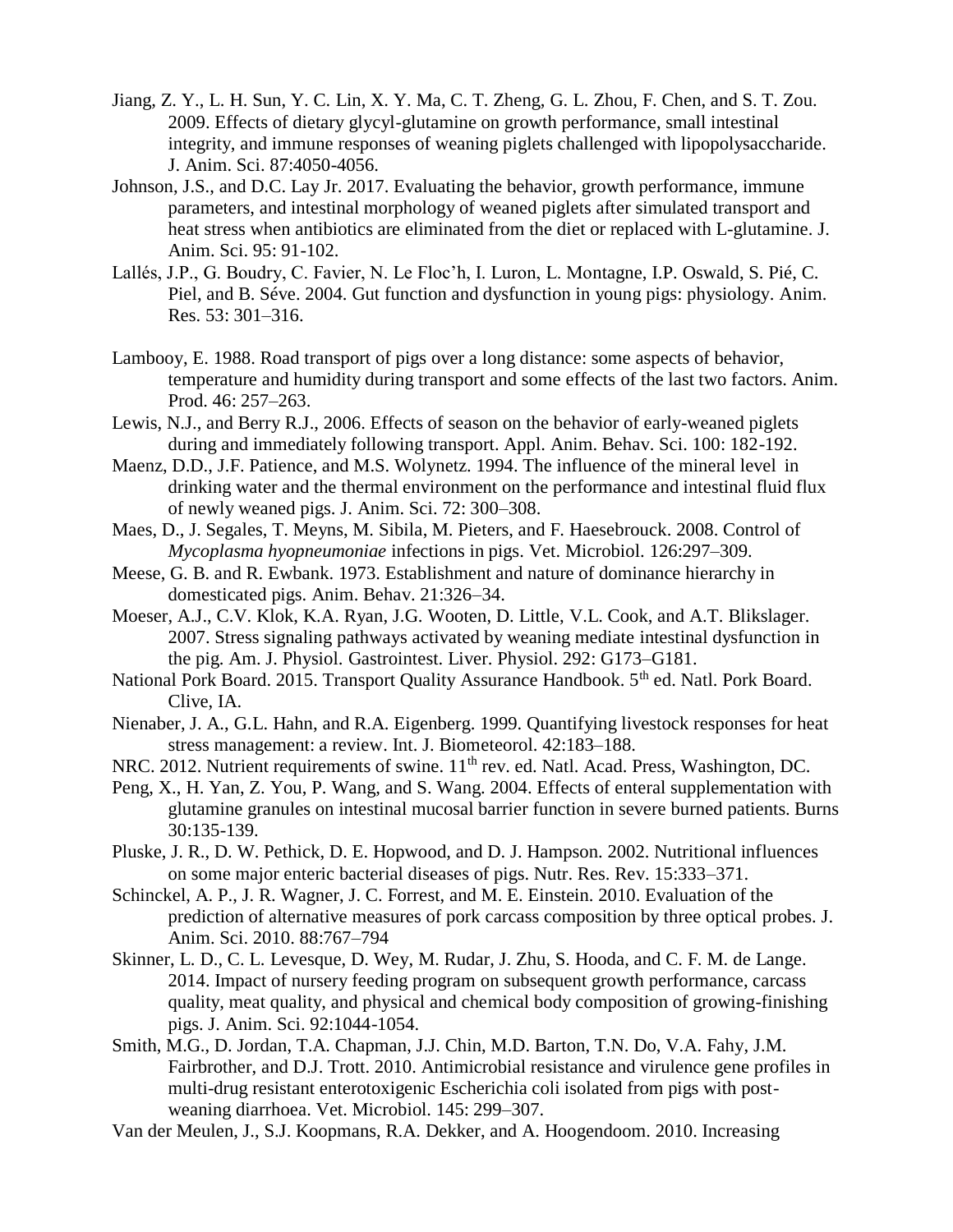weaning age of piglets from 4 to 7 weeks reduces stress, increases post-weaning feed intake but does not improve intestinal functionality. Animal. 4: 1653–1661.

- Wamnes, S., N. J. Lewis, and R. J. Berry. 2008. The behaviour of early-weaned piglets following transport: Effect of season and weaning weight. Can. J. Anim. Sci. 88(3): 357-367.
- Wang, H., C. Zhang, G. Wu, Y. Sun, B. Wang, B. He. Z. Dai, and Z. Wu. 2015. Glutamine enhances tight junction protein expression and modulates corticotropin-releasing factor signaling in the jejunum of weanling piglets. J. Nutr. 145(1):25-31.
- Williams, N. H., T. S. Stahly, and D. R. Zimmerman. 1997. Effect of Level of Chronic Immune System Activation on the Growth and Dietary Lysine Needs of Pigs Fed from 6 to 112 kg. J. Anim. Sci. 75:2481-2496.
- Wu, G., S. A. Meier, and D. A. Knabe. 1996. Dietary glutamine supplementation prevents jejunal atrophy in weaned pigs. J. Nutr. 126:2578–2584.
- Yi, G. F., J. A. Carroll, G. L. Allee, A. M. Gaines, D. C. Kendall, J. L. Usry, Y. Toride, and S. Izuru. 2005. Effect of glutamine and spray-dried plasma on growth performance, small intestinal morphology, and immune responses of *Escherichia coli* K88<sup>+</sup>-challenged weaned pigs. J. Anim. Sci. 83:634–643.
- Zamir, O., W. O'Brien, R. Thompson, D. C. Bloedow, J. E. Fischer, and P. Hasselgren. 1994. Reduced muscle protein breakdown in septic rats following treatment with interleukin-1 receptor antagonist. Int. J. Biochem. 26:94.

|                                      |                | Phase $11$     |                |                | Phase $2^2$    |                | Phase $3^3$    | Phase 4 <sup>4</sup> |
|--------------------------------------|----------------|----------------|----------------|----------------|----------------|----------------|----------------|----------------------|
| Item                                 | $A^5$          | $GLN^6$        | $NA^7$         | $\mathbf{A}$   | <b>GLN</b>     | <b>NA</b>      |                |                      |
| Ingredient, % as fed                 |                |                |                |                |                |                |                |                      |
| Corn                                 | 30.81          | 31.18          | 31.38          | 37.52          | 37.89          | 38.09          | 51.63          | 57.38                |
| SBM, 48% CP                          | 13.95          | 13.95          | 13.95          | 18             | 18             | 18             | 25.65          | 30.7                 |
| Dried Distillers Grain with Solubles |                |                |                | ---            | ---            |                |                | 5                    |
| Soybean Oil                          | 5              | 5              | 5              | 5              | 5              | 5              | 3              | ---                  |
| <b>Choice White Grease</b>           | $---$          | ---            | $---$          | $---$          | ---            |                | $---$          | $\overline{3}$       |
| Limestone                            | 0.79           | 0.79           | 0.79           | 0.74           | 0.74           | 0.74           | 0.86           | 1.33                 |
| Monocalcium phosphate                | 0.4            | 0.4            | 0.4            | 0.49           | 0.49           | 0.49           | 0.49           | 0.74                 |
| Vitamin Premix <sup>8</sup>          | 0.25           | 0.25           | 0.25           | 0.25           | 0.25           | 0.25           | 0.25           | 0.25                 |
| Trace Mineral Premix <sup>9</sup>    | 0.125          | 0.125          | 0.125          | 0.125          | 0.125          | 0.125          | 0.125          | 0.125                |
| Selenium Premix <sup>10</sup>        | 0.05           | 0.05           | 0.05           | 0.05           | 0.05           | 0.05           | 0.05           | 0.05                 |
| Phytase <sup>11</sup>                | 0.1            | 0.1            | 0.1            | 0.1            | 0.1            | 0.1            | 0.1            | 0.1                  |
| Salt                                 | 0.25           | 0.25           | 0.25           | 0.25           | 0.25           | 0.25           | 0.3            | 0.35                 |
| Plasma Protein                       | 6.5            | 6.5            | 6.5            | 2.5            | 2.5            | 2.5            | ---            |                      |
| Spray Dried Blood Meal               | 1.5            | 1.5            | 1.5            | 1.5            | 1.5            | 1.5            | ---            |                      |
| Soy Concentrate                      | $\overline{4}$ | $\overline{4}$ | $\overline{4}$ | 3              | 3              | 3              | 2.5            |                      |
| Select Menhaden Fish Meal            | 5              | 5              | 5              | $\overline{4}$ | $\overline{4}$ | $\overline{4}$ | $\overline{4}$ | ---                  |
| Dried Whey                           | 25             | 25             | 25             | 25             | 25             | 25             | 10             |                      |
| Lactose                              | 5              | 5              | 5              | ---            | $---$          | $---$          | $---$          |                      |
| Lysine-HCL                           | 0.07           | 0.07           | 0.07           | 0.2            | 0.2            | 0.2            | 0.28           | 0.4                  |
| DL-Methionine                        | 0.22           | 0.22           | 0.22           | 0.23           | 0.23           | 0.23           | 0.18           | 0.17                 |

### **Table 1.** Composition of Nursery Diets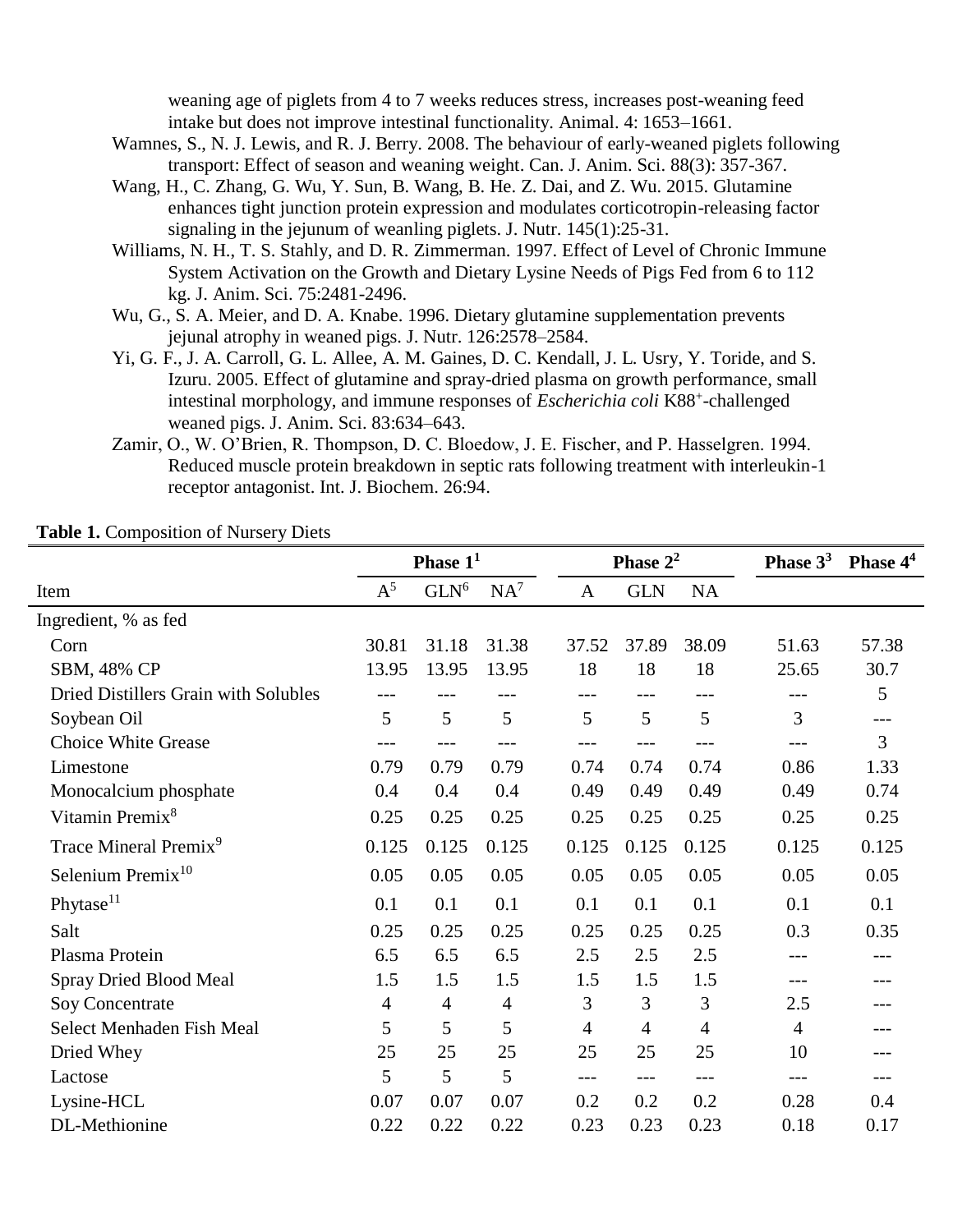| L-Threonine                      | 0.04  | 0.04  | 0.04  | 0.09  | 0.09  | 0.09  | 0.12  | 0.14             |
|----------------------------------|-------|-------|-------|-------|-------|-------|-------|------------------|
| L-Tryptophan                     | ---   |       | ---   | 0.01  | 0.01  | 0.01  | 0.01  | $\boldsymbol{0}$ |
| Zinc Oxide                       | 0.375 | 0.375 | 0.375 | 0.375 | 0.375 | 0.375 | 0.375 | $---$            |
| Copper Sulphate                  |       |       |       |       |       |       |       | 0.1              |
| Aureomycin $50^{12}$             | 0.4   | ---   | ---   | 0.4   | ---   |       |       | ---              |
| Denagard 10 <sup>13</sup>        | 0.18  | ---   | ---   | 0.18  | $---$ |       |       |                  |
| L-Glutamine <sup>14</sup>        | ---   | 0.2   | ---   | ---   | 0.2   | ---   |       |                  |
| Banminth 48 <sup>15</sup>        |       |       |       |       |       |       |       | 0.1              |
| Clarifly, $0.67\%$ <sup>16</sup> |       |       |       |       |       |       | 0.08  | 0.07             |
| Calculated chemical composition  |       |       |       |       |       |       |       |                  |
| ME, kcal/kg                      | 3536  | 3536  | 3536  | 3510  | 3510  | 3510  | 3418  | 3396             |
| Fat, %                           | 7.27  | 7.27  | 7.27  | 7.36  | 7.36  | 7.36  | 5.73  | 5.86             |
| CP, %                            | 24.62 | 24.62 | 24.62 | 22.87 | 22.87 | 22.87 | 22.29 | 21.28            |
| SID Lys, %                       | 1.55  | 1.55  | 1.55  | 1.45  | 1.45  | 1.45  | 1.35  | 1.25             |
| Ca, %                            | 0.9   | 0.9   | 0.9   | 0.85  | 0.85  | 0.85  | 0.8   | 0.75             |
| Total P, %                       | 0.75  | 0.75  | 0.75  | 0.71  | 0.71  | 0.71  | 0.64  | 0.57             |
| Avail. P, %                      | 0.6   | 0.6   | 0.6   | 0.55  | 0.55  | 0.55  | 0.45  | 0.36             |

<sup>1</sup>Fed d 0 to 7 post-weaning and transport

<sup>2</sup>Fed d 7 to 14 post-weaning and transport

<sup>3</sup>Fed d 14 to 21 post-weaning and transport

<sup>4</sup>Fed d 21 to 34 post-weaning and transport

<sup>5</sup>Pigs provided dietary antibiotics [chlortetracycline (441 ppm) + tiamulin (38.6 ppm)]

<sup>6</sup>Pigs provided 0.20% L-glutamine

<sup>7</sup>Pigs provided no dietary antibiotics

<sup>8</sup>Provided per kilogram of the diet: vitamin A,  $6,614$  IU; vitamin D3, 661 IU; vitamin E, 44 IU; vitamin K, 2.2 mg; riboflavin, 9 mg; pantothenic acid, 22 mg; niacin, 33 mg

<sup>9</sup>Provided per kilogram of the diet: iron, 289 mg; zinc, 118 mg; manganese, 16 mg; copper, 0.11 mg; iodine, 0.28 mg <sup>10</sup>Provided 0.3 ppm Se

<sup>11</sup>Provided 600 FTU per kg of the diet

<sup>12</sup>Aureomycin (Zoetis, Parsippany, NJ) provided 441 ppm chlortetracycline in the diet

<sup>13</sup>Denagard (Elanco Animal Health, Greenfield, IN) provided 38.6 ppm tiamulin in the diet

<sup>14</sup>Ajinomoto North America, Inc., Raleigh, NC

<sup>15</sup>Banminth (Phibro Animal Health Corporation, Teaneck, NJ) provided 106 ppm pyrantel tartrate in the diet

<sup>16</sup>Clarifly (Central Life Sciences, Schaumburg, IL) provided 5.4 ppm (Phase 3) and 4.7 ppm (Phase 4) diflubenzuron in the diet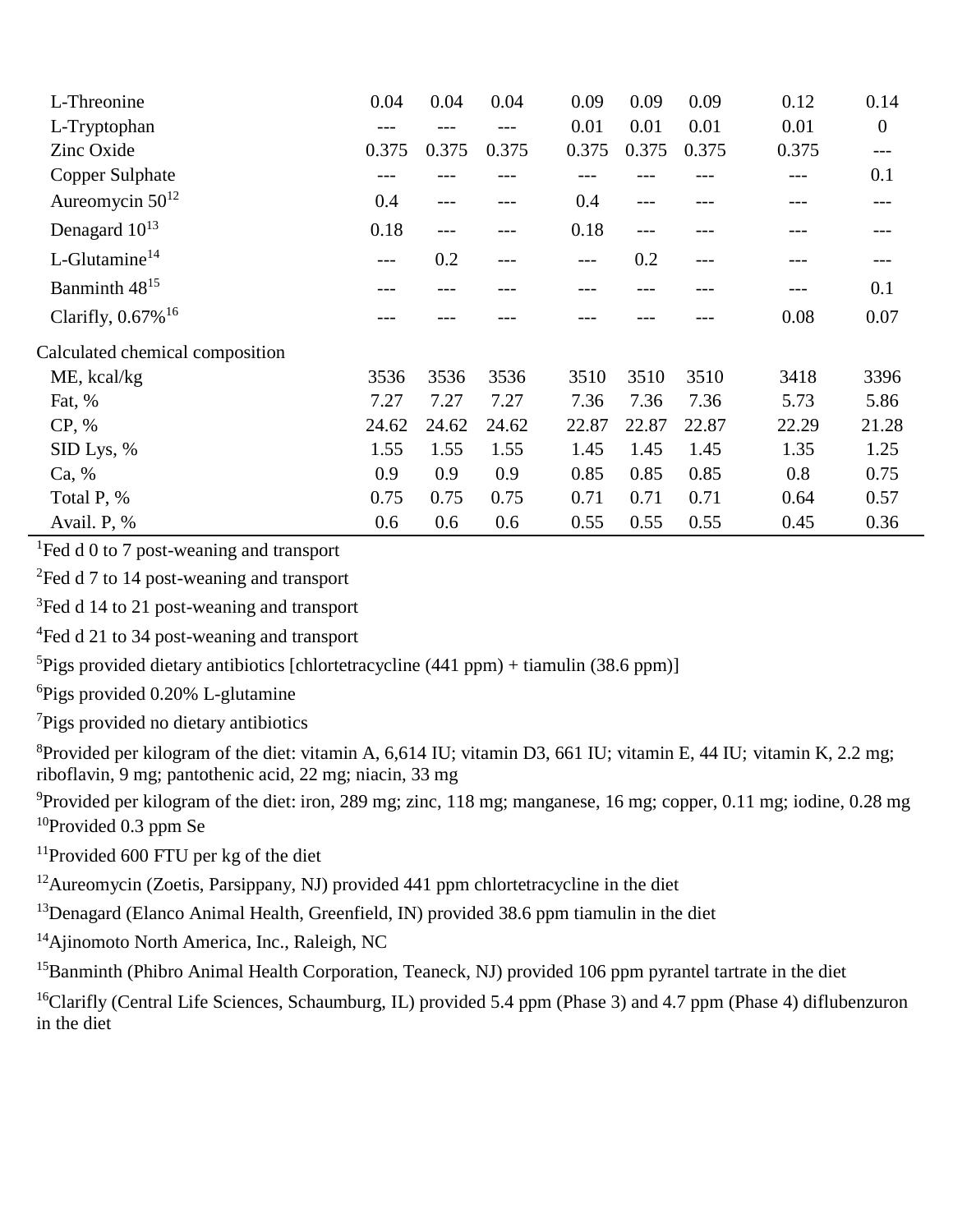| Category                           | <b>Behavior</b> | Definition                                                                                                            |
|------------------------------------|-----------------|-----------------------------------------------------------------------------------------------------------------------|
| <b>Sickness</b><br><b>Behavior</b> | <b>Huddling</b> | When 3 or more pigs are touching while lying down and 50%<br>of a pig's body is touching another pig.                 |
| Other                              | Active          | Piglets are walking about or interacting in a non-aggressive<br>manner with each other or their environment.          |
|                                    | Resting         | Piglets are lying, either ventral or lateral, either alone or<br>loosely in groups, with gaps of spaces between them. |
|                                    | Aggressive      | Piglets are engaged in agonistic interactions.                                                                        |
|                                    | Eating/Drinking | The piglet has its nose in the feeder or its mouth on the<br>waterer.                                                 |
|                                    | Non-visible     | When piglet moves out of view and cannot be observed.                                                                 |

**Table 2.** Ethogram used for behavioral observations.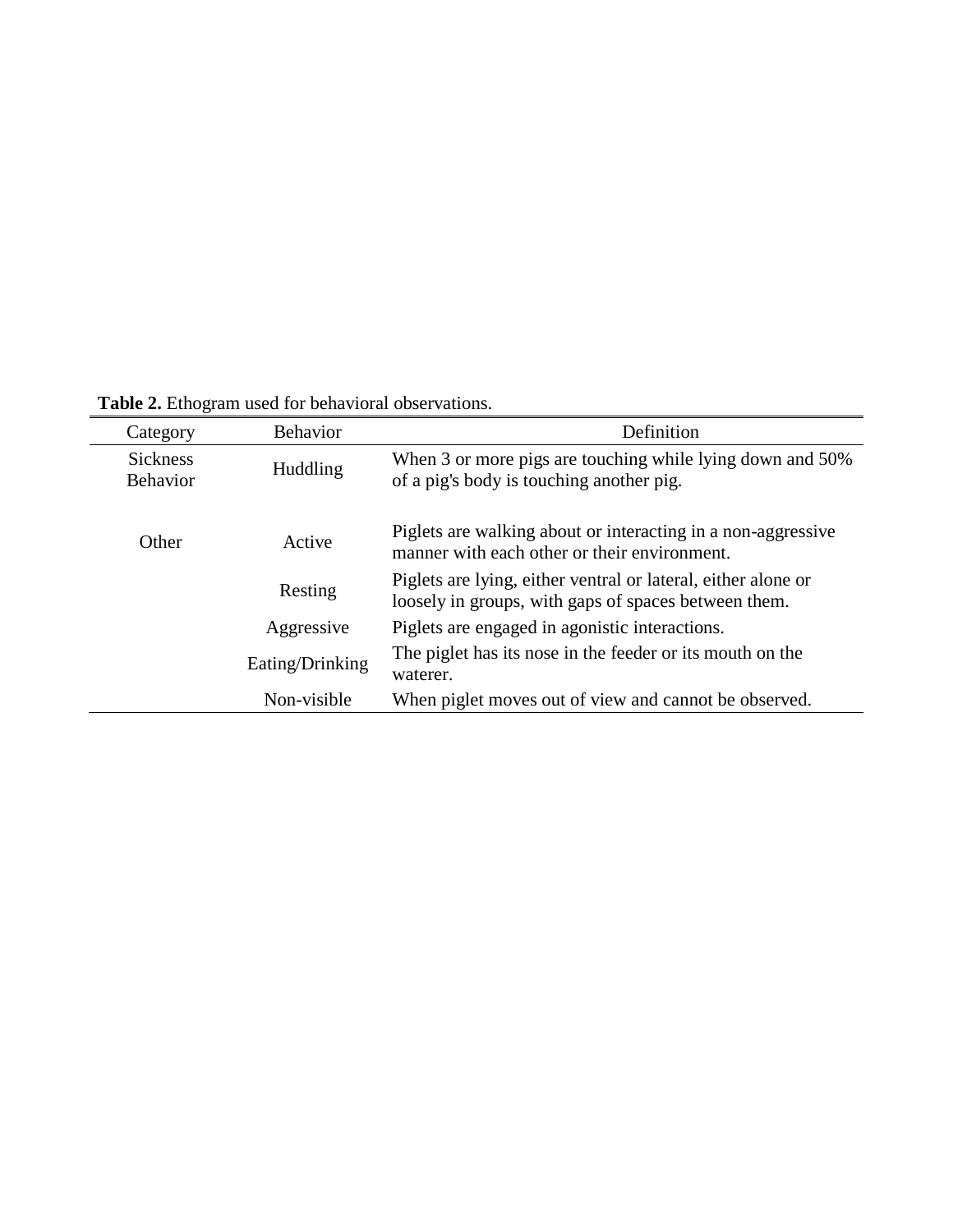| Item                                 | Phase $11$   | Phase $2^2$  | Phase $3^3$ Phase $4^4$ |              | Phase $5^5$  | Phase 6 <sup>6</sup> |
|--------------------------------------|--------------|--------------|-------------------------|--------------|--------------|----------------------|
| Ingredient, % as fed                 |              |              |                         |              |              |                      |
| Corn                                 | 61.47        | 64.65        | 66.40                   | 71.10        | 82.38        | 68.67                |
| SBM, 48% CP                          | 23.20        | 16.15        | 9.75                    | 5.25         | 4.25         | 15.10                |
| Dried Distillers Grain with Solubles | 10.00        | 15.00        | 20.00                   | 20.00        | 10.00        | 10.00                |
| <b>Choice White Grease</b>           | 2.00         | 1.00         | 1.00                    | 1.00         | 1.00         | 3.00                 |
| Limestone                            | 1.37         | 1.35         | 1.39                    | 1.32         | 1.16         | 1.26                 |
| Monocalcium phosphate                | 0.47         | 0.32         | 0.05                    | 0.00         | 0.10         | 0.27                 |
| Vitamin Premix                       | $0.150^{7}$  | $0.150^{7}$  | $0.125^8$               | $0.120^{9}$  | $0.100^{10}$ | $0.150^{7}$          |
| <b>Trace Mineral Premix</b>          | $0.10^{11}$  | $0.09^{12}$  | $0.08^{13}$             | $0.07^{14}$  | $0.05^{15}$  | $0.10^{11}$          |
| Selenium Premix                      | $0.050^{16}$ | $0.050^{16}$ | $0.050^{16}$            | $0.050^{16}$ | $0.025^{17}$ | $0.050^{16}$         |
| Phytase <sup>18</sup>                | 0.10         | 0.10         | 0.10                    | 0.10         | 0.10         | 0.10                 |
| Salt                                 | 0.35         | 0.35         | 0.30                    | 0.30         | 0.25         | 0.30                 |
| Lysine-HCL                           | 0.42         | 0.46         | 0.48                    | 0.46         | 0.37         | 0.42                 |
| DL-Methionine                        | 0.11         | 0.08         | 0.05                    | 0.01         | 0.00         | 0.10                 |
| L-Threonine                          | 0.130        | 0.130        | 0.120                   | 0.105        | 0.095        | 0.160                |
| L-Tryptophan                         | 0.010        | 0.030        | 0.035                   | 0.040        | 0.030        | 0.030                |
| Paylean $2.25^{19}$                  |              |              |                         |              |              | 0.15                 |
| Availa Zn 120 <sup>20</sup>          |              |              |                         |              | ---          | 0.042                |
| Clarifly, 0.67%                      | $0.07^{21}$  | $0.09^{22}$  | $0.07^{21}$             | $0.08^{23}$  | $0.09^{22}$  | $0.10^{24}$          |
| Calculated chemical composition      |              |              |                         |              |              |                      |
| ME, kcal/kg                          | 3373         | 3337         | 3351                    | 3359         | 3371         | 3438                 |
| Fat, %                               | 5.29         | 4.69         | 5.06                    | 5.15         | 4.73         | 6.40                 |
| CP, %                                | 19.34        | 17.59        | 15.99                   | 14.18        | 11.90        | 16.01                |
| SID Lys, %                           | 1.10         | 0.98         | 0.85                    | 0.73         | 0.60         | 0.90                 |
| Ca, %                                | 0.70         | 0.65         | 0.60                    | 0.55         | 0.50         | 0.60                 |
| Total P, %                           | 0.50         | 0.47         | 0.41                    | 0.38         | 0.35         | 0.42                 |
| Avail. P, %                          | 0.32         | 0.30         | 0.26                    | 0.24         | 0.20         | 0.26                 |

**Table 3.** Composition of grow-finish diets.

<sup>1</sup>Fed d 0 to 21 of the grow-finish phase

<sup>2</sup>Fed d 21 to 42 of the grow-finish phase

<sup>3</sup>Fed d 42 to 62 of the grow-finish phase

<sup>4</sup>Fed d 62 to 83 of the grow-finish phase

<sup>5</sup>Fed d 83 to 104 of the grow-finish phase

<sup>6</sup>Fed d 104 to 125 of the grow-finish phase

<sup>7</sup>Provided per kilogram of the diet: vitamin A, 3,968 IU; vitamin D3, 397 IU; vitamin E, 26 IU; vitamin K, 1.3 mg; riboflavin, 5 mg; pantothenic acid, 13 mg; niacin, 20 mg

<sup>8</sup>Provided per kilogram of the diet: vitamin A, 3,307 IU; vitamin D3, 331 IU; vitamin E, 22 IU; vitamin K, 1.1 mg; riboflavin, 4 mg; pantothenic acid, 11 mg; niacin, 17 mg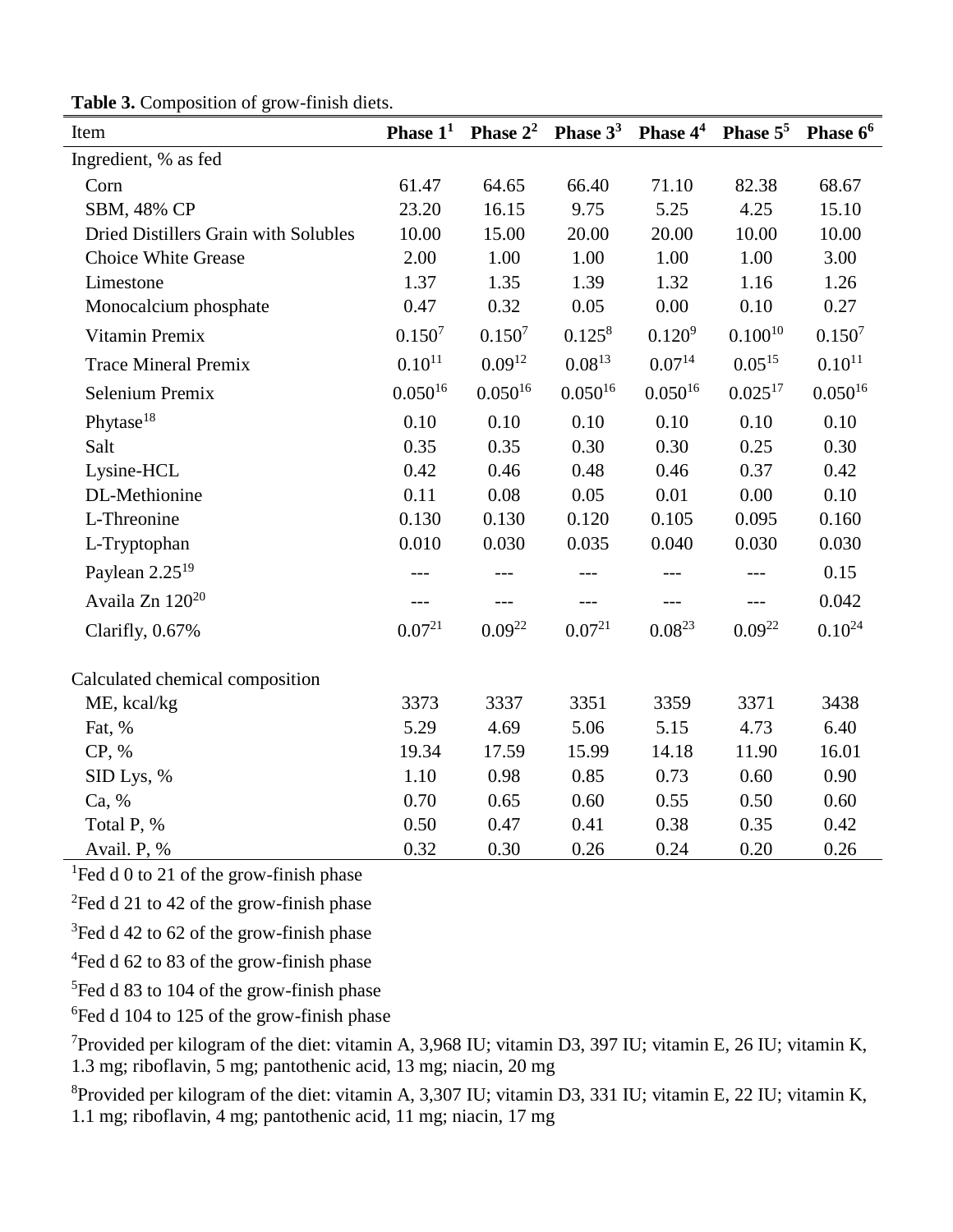<sup>9</sup>Provided per kilogram of the diet: vitamin A, 3,175 IU; vitamin D3, 317 IU; vitamin E, 21 IU; vitamin K, 1.1 mg; riboflavin, 4 mg; pantothenic acid, 11 mg; niacin, 16 mg

<sup>10</sup>Provided per kilogram of the diet: vitamin A, 2,646 IU; vitamin D3, 265 IU; vitamin E, 18 IU; vitamin K, 0.9 mg; riboflavin, 4 mg; pantothenic acid, 9 mg; niacin, 13 mg

<sup>11</sup>Provided per kilogram of the diet: iron, 232 mg; zinc, 94 mg; manganese, 13 mg; copper, 0.09 mg; iodine, 0.23 mg

<sup>12</sup>Provided per kilogram of the diet: iron, 208 mg; zinc, 85 mg; manganese, 12 mg; copper, 0.08 mg; iodine, 0.20 mg

<sup>13</sup>Provided per kilogram of the diet: iron, 185 mg; zinc, 75 mg; manganese, 10 mg; copper, 0.07 mg; iodine, 0.18 mg

<sup>14</sup>Provided per kilogram of the diet: iron, 162 mg; zinc, 66 mg; manganese, 9 mg; copper, 0.06 mg; iodine, 0.16 mg

<sup>15</sup>Provided per kilogram of the diet: iron, 116 mg; zinc, 47 mg; manganese, 6 mg; copper, 0.05 mg; iodine, 0.11 mg

<sup>16</sup>Provided 0.3 ppm Se

<sup>17</sup>Provided 0.15 ppm Se

<sup>18</sup>Provided 600 FTU per kg of the diet

<sup>19</sup>Pavlean (Elanco Animal Health, Greenfield, IN) provided 7.5 ppm ractopamine HCl in the diet <sup>20</sup>Zinpro Corporation, Eden Prairie, MN

<sup>21</sup>Clarifly (Central Life Sciences, Schaumburg, IL) provided 4.7 ppm diflubenzuron in the diet

<sup>22</sup>Clarifly (Central Life Sciences, Schaumburg, IL) provided 6.0 ppm diflubenzuron in the diet

<sup>23</sup>Clarifly (Central Life Sciences, Schaumburg, IL) provided 5.4 ppm diflubenzuron in the diet

<sup>24</sup>Clarifly (Central Life Sciences, Schaumburg, IL) provided 6.7 ppm diflubenzuron in the diet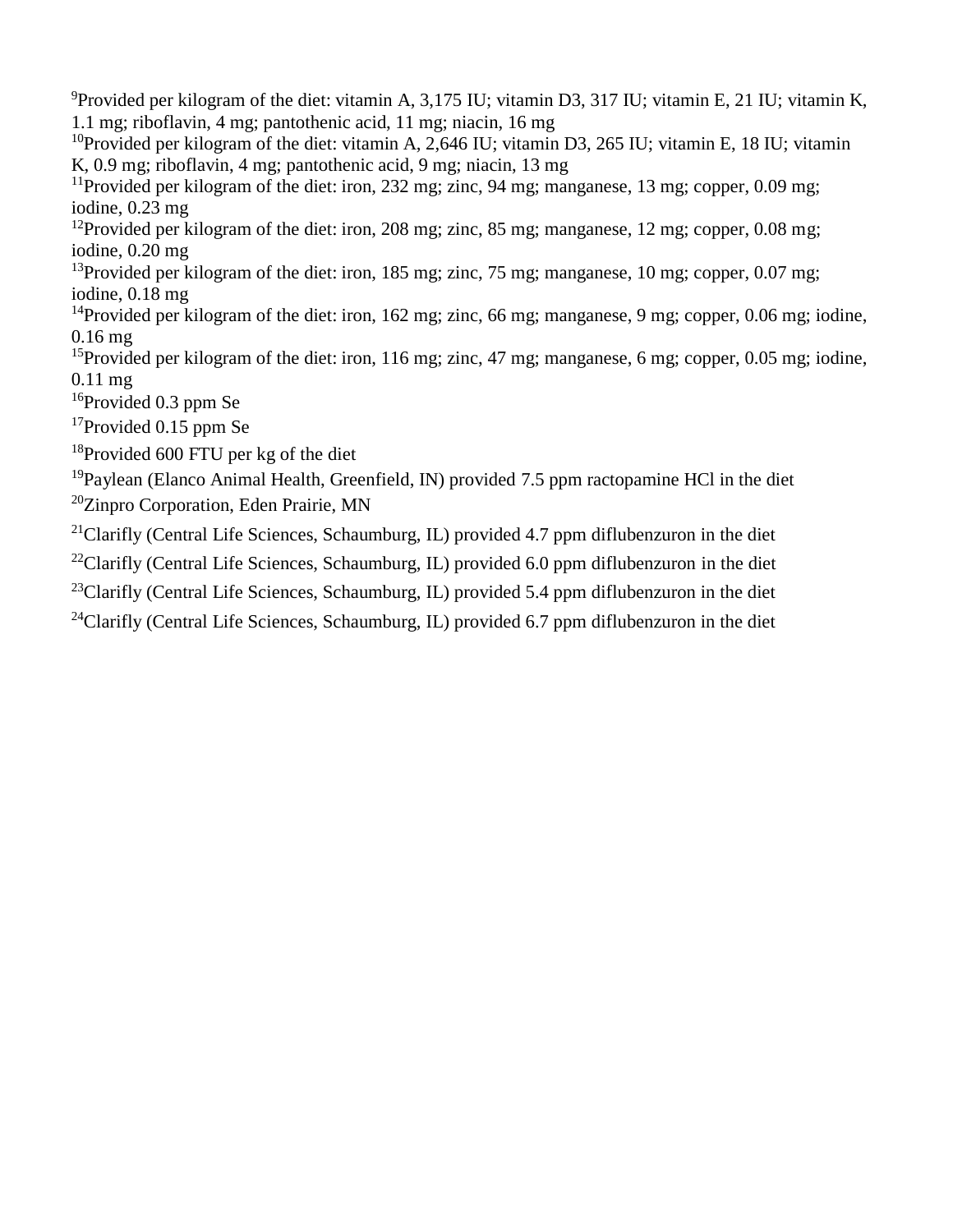|                 |                     | <b>Main Effects</b> |                     |                      |                     |           |       |                  |              |
|-----------------|---------------------|---------------------|---------------------|----------------------|---------------------|-----------|-------|------------------|--------------|
|                 | <b>Season</b>       |                     |                     | <b>Diet</b>          |                     |           |       | $\boldsymbol{P}$ |              |
| Parameter       | Summer <sup>2</sup> | Spring <sup>3</sup> | $A^4$               | GLN <sup>5</sup>     | NA <sup>6</sup>     | <b>SE</b> | $D^7$ | $S^8$            | $D \times S$ |
| Day $0$ to $14$ |                     |                     |                     |                      |                     |           |       |                  |              |
| Initial BW, kg  | 5.64                | 5.51                | 5.58                | 5.59                 | 5.57                | 0.29      | 0.99  | 0.70             | 0.99         |
| ADG, g          | 210.09              | 206.08              | $224.23^a$          | $210.78^a$           | $189.24^{b}$        | 10.19     | 0.01  | 0.56             | 0.82         |
| ADFI, g         | 274.57              | 260.62              | 277.10 <sup>a</sup> | $272.06^{ab}$        | $253.63^{b}$        | 13.21     | 0.04  | 0.08             | 0.92         |
| G: F            | 0.80                | 0.80                | $0.84^{a}$          | $0.79^b$             | $0.77^{\rm b}$      | 0.01      | 0.01  | 0.91             | 0.17         |
| Day 14 BW, kg   | 8.44                | 8.46                | 8.65 <sup>a</sup>   | 8.50 <sup>a</sup>    | 8.19 <sup>b</sup>   | 0.52      | 0.01  | 0.83             | 0.97         |
| Day 14 to 34    |                     |                     |                     |                      |                     |           |       |                  |              |
| ADG, g          | 439.00              | 455.71              | 458.01              | 447.36               | 436.69              | 12.05     | 0.21  | 0.09             | 0.43         |
| ADFI, g         | 693.52              | 674.65              | 702.26              | 680.43               | 669.56              | 22.81     | 0.16  | 0.19             | 0.63         |
| G: F            | 0.63                | 0.68                | 0.65                | 0.66                 | 0.65                | 0.01      | 0.78  | 0.01             | 0.04         |
| Day $0$ to $34$ |                     |                     |                     |                      |                     |           |       |                  |              |
| ADG, g          | 347.43              | 355.85              | 364.50 <sup>a</sup> | $352.73^{ab}$        | $337.71^b$          | 10.18     | 0.01  | 0.23             | 0.58         |
| ADFI, g         | 525.94              | 509.04              | 532.20 <sup>x</sup> | 517.08 <sup>xy</sup> | 503.19 <sup>y</sup> | 17.43     | 0.09  | 0.12             | 0.77         |
| G: F            | 0.70                | 0.73                | $0.73^{a}$          | $0.71^{ab}$          | 0.70 <sup>b</sup>   | 0.01      | 0.03  | 0.01             | 0.07         |
| Final BW, kg    | 17.20               | 17.62               | 17.78 <sup>a</sup>  | $17.49^{ab}$         | $16.96^{b}$         | 0.74      | 0.04  | 0.11             | 0.69         |

| Table 4. Effect of dietary treatment and season on nursery pig growth performance. <sup>1</sup> |  |  |  |
|-------------------------------------------------------------------------------------------------|--|--|--|
|-------------------------------------------------------------------------------------------------|--|--|--|

 ${}^{2}$ Pigs weaned and transported for 12 h during July 2016

<sup>3</sup>Pigs weaned and transported for 12 h during April 2017

 $^{4}$ Pigs provided dietary antibiotics [chlortetracycline (441 ppm) + tiamulin (38.6 ppm)] for 14 d post-weaning and transport and then fed common antibiotic free diets

<sup>5</sup>Pigs provided 0.20% L-glutamine for 14 d post-weaning and transport and then fed common antibiotic free diets

<sup>6</sup>Pigs provided no dietary antibiotics for 14 d post-weaning and transport and then fed common antibiotic free diets

<sup>7</sup>Dietary treatment

<sup>8</sup>Season

<sup>a,b</sup>Letters indicate significant differences ( $P \le 0.05$ ) within a row and main effect

<sup>x,y</sup>Letters indicate tendencies ( $0.05 < P \le 0.10$ ) within a row and main effect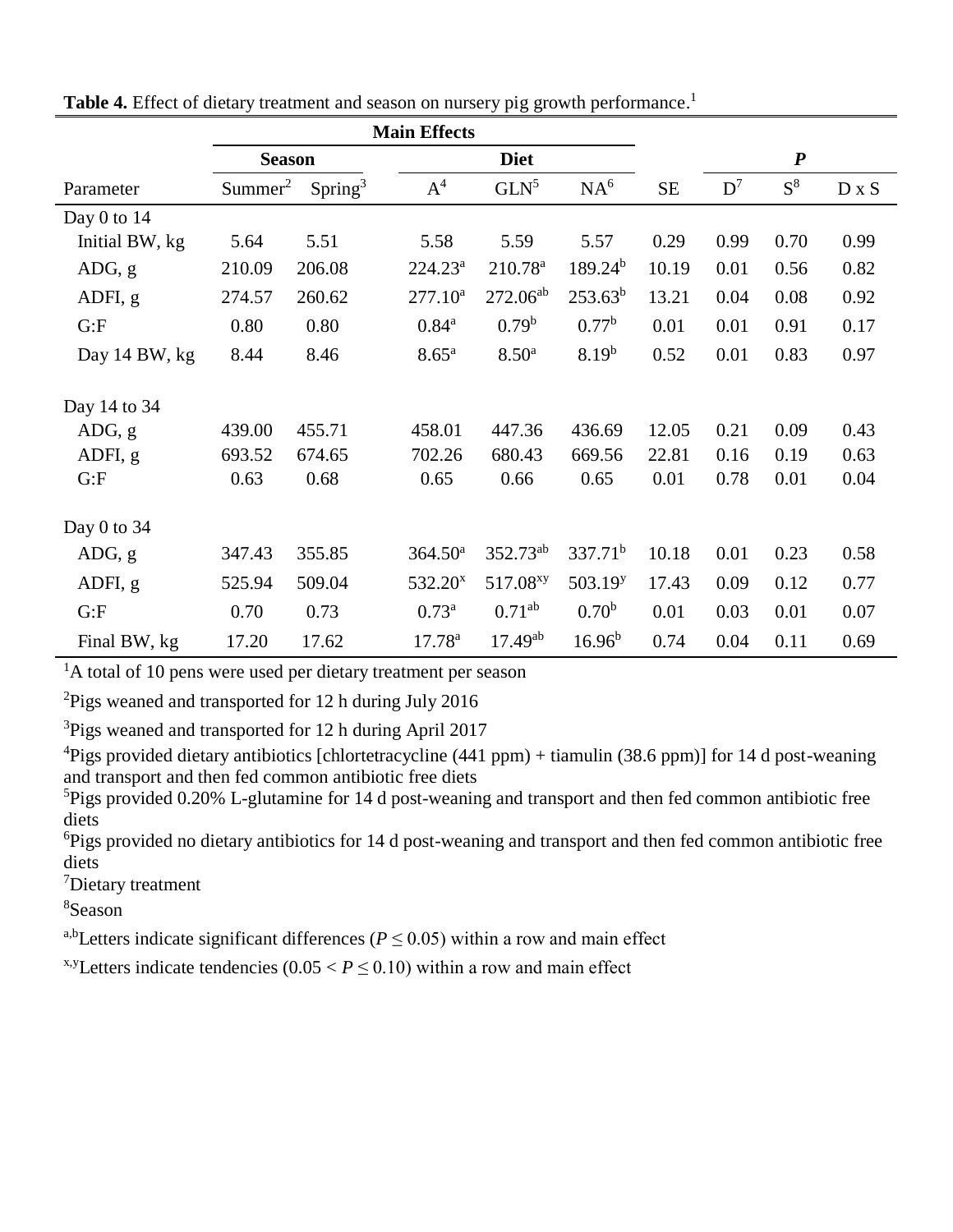|                 |                     | <b>Main Effects</b> |        |             |                 |           |                  |       |              |
|-----------------|---------------------|---------------------|--------|-------------|-----------------|-----------|------------------|-------|--------------|
|                 | <b>Season</b>       |                     |        | <b>Diet</b> |                 |           | $\boldsymbol{P}$ |       |              |
| Parameter       | Summer <sup>2</sup> | Spring <sup>3</sup> | $A^4$  | $GLN^5$     | NA <sup>6</sup> | <b>SE</b> | $D^7$            | $S^8$ | $D \times S$ |
| Day $0$ to $62$ |                     |                     |        |             |                 |           |                  |       |              |
| ADG, kg         | 0.76                | 0.77                | 0.78   | 0.76        | 0.76            | 0.01      | 0.32             | 0.37  | 0.62         |
| ADFI, kg        | 1.79                | 1.75                | 1.80   | 1.76        | 1.75            | 0.03      | 0.40             | 0.14  | 0.88         |
| G: F            | 0.44                | 0.46                | 0.45   | 0.46        | 0.45            | 0.01      | 0.80             | 0.01  | 0.36         |
| Day 62 BW, kg   | 64.72               | 65.50               | 65.99  | 65.02       | 64.31           | 0.96      | 0.22             | 0.32  | 0.76         |
| Day 62 to 125   |                     |                     |        |             |                 |           |                  |       |              |
| ADG, kg         | 0.82                | 0.96                | 0.88   | 0.89        | 0.90            | 0.02      | 0.41             | 0.01  | 0.36         |
| ADFI, kg        | 2.83                | 2.96                | 2.87   | 2.91        | 2.90            | 0.05      | 0.72             | 0.01  | 0.42         |
| G: F            | 0.29                | 0.33                | 0.30   | 0.31        | 0.31            | 0.01      | 0.17             | 0.01  | 0.62         |
| Day 0 to $125$  |                     |                     |        |             |                 |           |                  |       |              |
| ADG, kg         | 0.79                | 0.87                | 0.83   | 0.83        | 0.83            | 0.01      | 0.95             | 0.01  | 0.58         |
| ADFI, kg        | 2.31                | 2.35                | 2.33   | 2.33        | 2.32            | 0.03      | 0.97             | 0.21  | 0.60         |
| G: F            | 0.37                | 0.39                | 0.38   | 0.38        | 0.38            | 0.01      | 0.54             | 0.01  | 0.56         |
| Final BW, kg    | 117.37              | 127.19              | 122.77 | 121.73      | 122.34          | 1.23      | 0.83             | 0.01  | 0.64         |

Table 5. Effect of dietary treatment and season on grow-finish pig growth performance.<sup>1</sup>

<sup>2</sup>Pigs weaned and transported for 12 h during July 2016

<sup>3</sup>Pigs weaned and transported for 12 h during April 2017

<sup>4</sup>Pigs provided dietary antibiotics [chlortetracycline (441 ppm) + tiamulin (38.6 ppm)] for 14 d postweaning and transport and then fed common antibiotic free diets

<sup>5</sup>Pigs provided 0.20% L-glutamine for 14 d post-weaning and transport and then fed common antibiotic free diets

<sup>6</sup>Pigs provided no dietary antibiotics for 14 d post-weaning and transport and then fed common antibiotic free diets

<sup>7</sup>Dietary treatment

<sup>8</sup>Season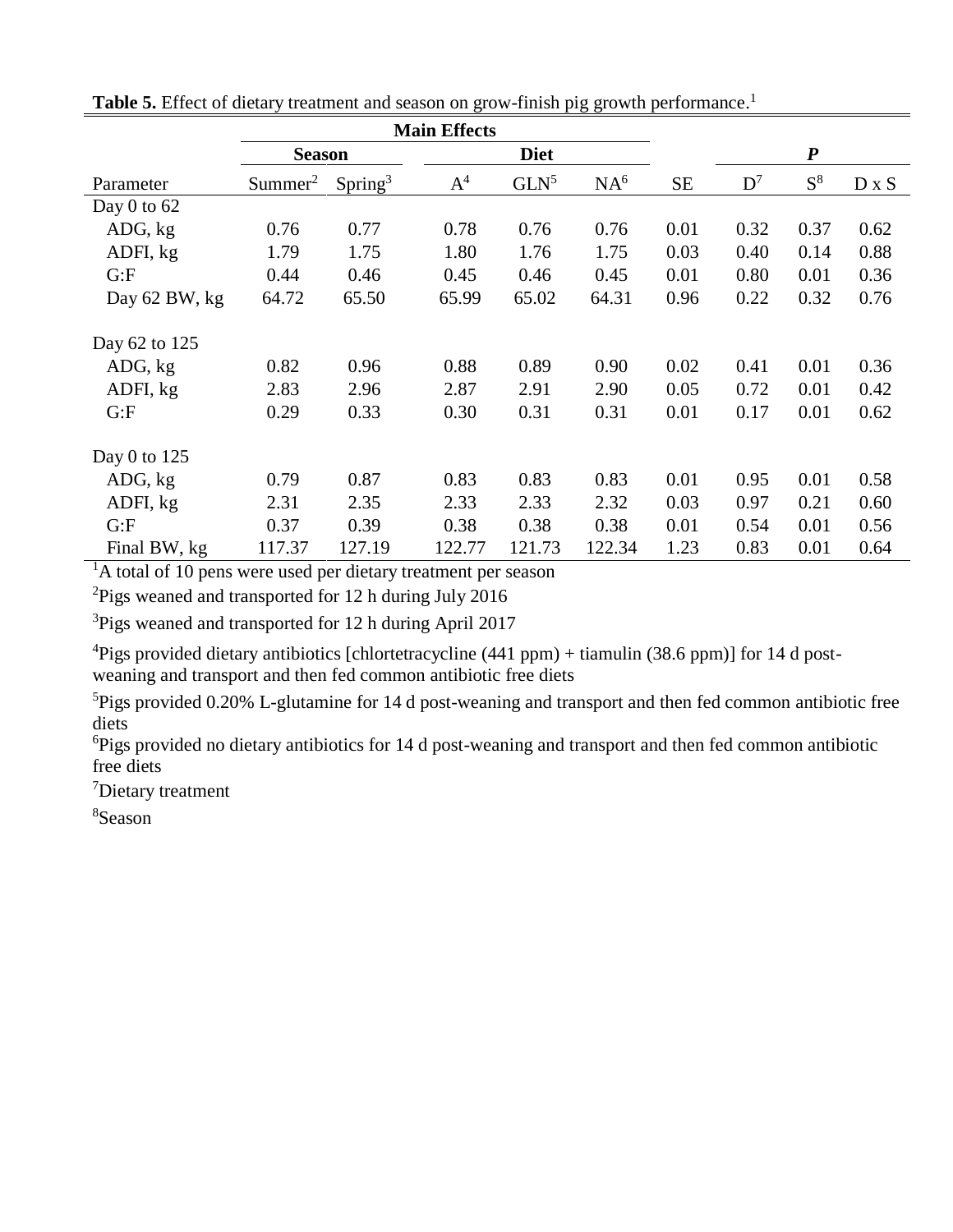|                               | <b>Season</b>       |                     |            | <b>Diet</b>      |                 |           |       | $\boldsymbol{P}$ |              |
|-------------------------------|---------------------|---------------------|------------|------------------|-----------------|-----------|-------|------------------|--------------|
| <b>Behavior</b>               | Summer <sup>2</sup> | Spring <sup>3</sup> | $A^4$      | GLN <sup>5</sup> | NA <sup>6</sup> | <b>SE</b> | $D^7$ | $S^8$            | $D \times S$ |
| Day 2 to 12 post-weaning      |                     |                     |            |                  |                 |           |       |                  |              |
| Huddling <sup>9</sup> , %     | 5.52                | 15.38               | 10.30      | 8.58             | 11.20           | 1.46      | 0.92  | < 0.01           | 0.84         |
| Active <sup>10</sup> , %      | 9.14                | 12.49               | 10.90      | 10.64            | 10.71           | 0.55      | 0.78  | < 0.01           | 0.14         |
| Resting <sup>11</sup> , %     | 77.55               | 73.07               | 73.6       | 77.13            | 74.94           | 1.33      | 0.12  | 0.34             | 0.33         |
| Aggressive <sup>12</sup> , %  | 1.39                | 1.57                | $1.74^{x}$ | $1.28^{y}$       | $1.41^{xy}$     | 0.19      | 0.09  | 0.14             | 0.70         |
| Eat/Drink <sup>13</sup> , %   | 8.70                | 11.26               | 10.70      | 9.96             | 9.14            | 0.51      | 0.17  | < 0.01           | 0.18         |
| Non-visible <sup>14</sup> , % | 0.75                | 0.34                | 0.83       | 0.41             | 0.36            | 0.37      | 0.26  | 0.04             | 0.67         |

Table 6. Effect of season and dietary treatment on behavior (% of time) during the nursery period.<sup>1</sup>

 ${}^{2}$ Pigs weaned and transported for 12 h during July 2016

<sup>3</sup>Pigs weaned and transported for 12 h during April 2017

<sup>4</sup>Pigs provided dietary antibiotics [chlortetracycline (441 ppm) + tiamulin (38.6 ppm)] for 14 d post-

weaning and transport and then fed common antibiotic free diets

<sup>5</sup>Pigs provided 0.20% L-glutamine for 14 d post-weaning and transport and then fed common antibiotic free diets

<sup>6</sup>Pigs provided no dietary antibiotics for 14 d post-weaning and transport and then fed common antibiotic free diets

<sup>7</sup>Dietary treatment

<sup>8</sup>Season

<sup>9</sup>When 3 or more pigs are touching while lying down and 50% of a pig's body is touching another pig; collected independent of other behaviors

 $10P$ iglets are walking about or interacting in a non-aggressive manner with each other or their environment <sup>11</sup>Piglets are lying, either ventral or sternal, either alone or loosely in groups, with gaps of spaces between them

 $12$ Piglets are engaged in agonistic interactions

 $13$ The piglet has its nose in the feeder or its mouth on the waterer

<sup>14</sup>When piglet moves out of view and cannot be observed

<sup>x,y</sup>Letters indicate tendencies  $(0.05 < P \le 0.10)$  within a row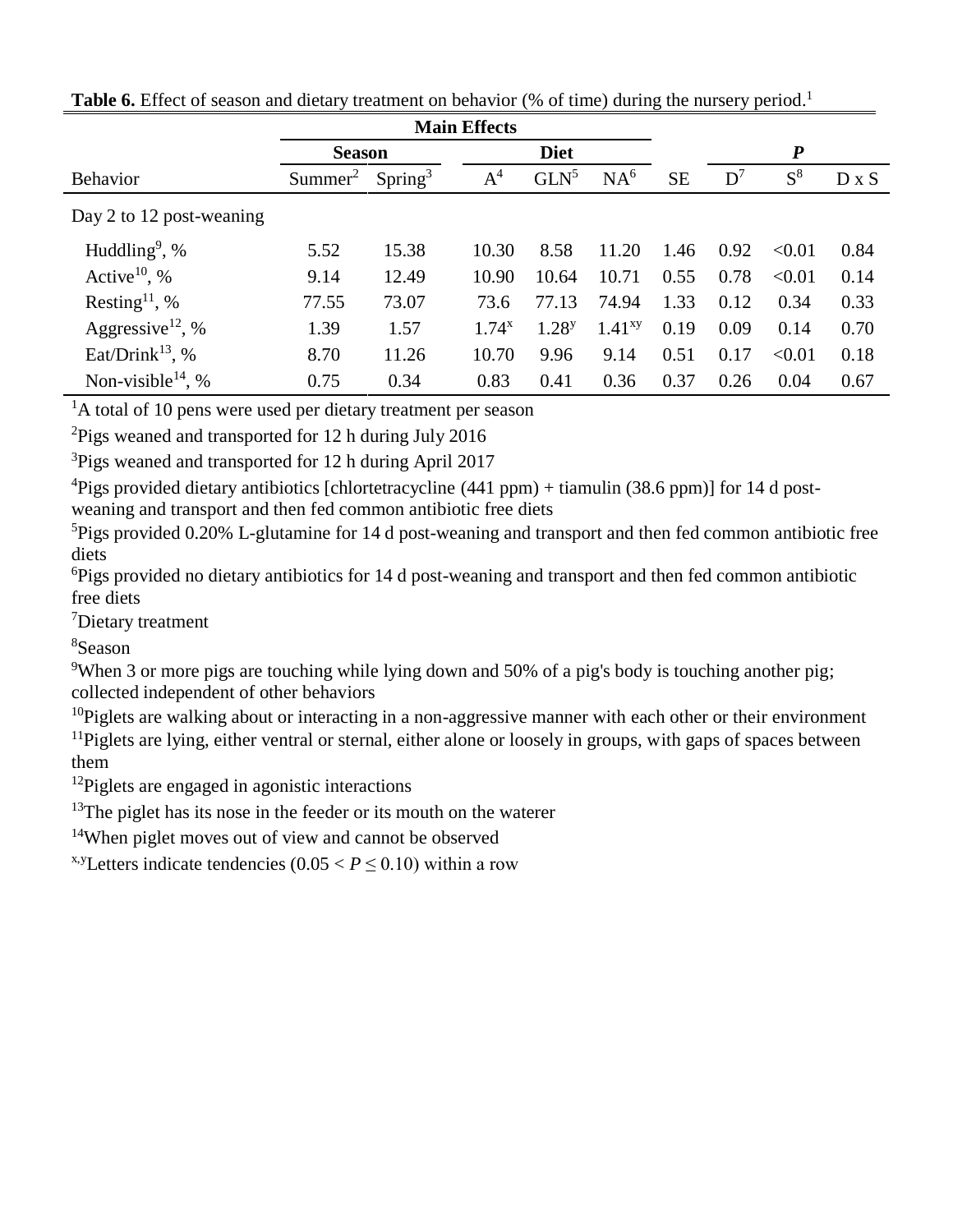|                           | <b>Main Effects</b> |                     |                      |  |                |                     |                   |      |       |                  |              |
|---------------------------|---------------------|---------------------|----------------------|--|----------------|---------------------|-------------------|------|-------|------------------|--------------|
|                           |                     | Summer <sup>2</sup> |                      |  |                | Spring <sup>3</sup> |                   |      |       | $\boldsymbol{P}$ |              |
| Parameter                 | A <sup>4</sup>      | $GLN^5$             | NA <sup>6</sup>      |  | A              | <b>GLN</b>          | <b>NA</b>         | SE   | $D^7$ | $S^8$            | $D \times S$ |
| Day $0$ to 14             |                     |                     |                      |  |                |                     |                   |      |       |                  |              |
| Enteric <sup>9</sup>      | $3.13^{y}$          | $3.75^{y}$          | $6.88$ <sup>xy</sup> |  | $3.13^{y}$     | $8.19^{x}$          | $4.55^{xy}$       | 2.31 | 0.31  | 0.38             | 0.07         |
| Lame $10$                 | 1.88                | 1.88                | 1.25                 |  | 0.63           | 1.39                | 0.63              | 1.02 | 0.73  | 0.27             | 0.89         |
| Unthrifty $11$            | 1.88                | 1.25                | 1.25                 |  | 0.00           | 0.69                | 1.25              | 1.02 | 0.92  | 0.22             | 0.48         |
| Respiratory <sup>12</sup> | ---                 |                     |                      |  | ---            |                     | ---               | ---  | ---   | ---              | ---          |
| Other $^{13}$             | 0.00                | 0.00                | 0.00                 |  | 1.25           | 0.69                | 1.25              | 0.86 | 0.86  | 0.02             | 0.86         |
| Day 14 to 34              |                     |                     |                      |  |                |                     |                   |      |       |                  |              |
| Enteric                   | 0.00                | 0.95                | 0.48                 |  | 0.00           | 0.00                | 0.56              | 0.66 | 0.36  | 0.33             | 0.37         |
| Lame                      | 0.48 <sup>b</sup>   | 0.00 <sup>b</sup>   | 0.00 <sup>b</sup>    |  | $0.56^{\rm b}$ | $2.12^{a}$          | 0.00 <sup>b</sup> | 1.00 | 0.08  | 0.06             | 0.04         |
| Unthrifty                 | 0.00                | 0.00                | 1.03                 |  | 1.03           | 1.15                | 1.03              | 0.80 | 0.64  | 0.14             | 0.57         |
| Respiratory               | 0.00                | 0.00                | 0.48                 |  | 0.00           | 0.53                | 0.00              | 0.53 | 0.58  | 0.94             | 0.20         |
| Other                     | 0.00                | 0.00                | 0.00                 |  | 0.00           | 0.53                | 0.00              | 0.53 | 0.31  | 0.27             | 0.31         |
| Day 0 to 34               |                     |                     |                      |  |                |                     |                   |      |       |                  |              |
| Enteric                   | 1.25                | 2.07                | 3.04                 |  | 1.25           | 3.17                | 2.15              | 1.05 | 0.15  | 0.64             | 0.24         |
| Lame                      | 1.04                | 0.75                | 0.50                 |  | 0.58           | 1.83                | 0.25              | 0.70 | 0.14  | 0.83             | 0.20         |
| Unthrifty                 | 0.75                | 0.50                | 1.12                 |  | 0.62           | 0.97                | 1.12              | 0.55 | 0.63  | 0.88             | 0.79         |
| Respiratory               | 0.00                | 0.00                | 0.29                 |  | 0.00           | 0.32                | 0.00              | 0.32 | 0.58  | 0.94             | 0.20         |
| Other                     | 0.00                | 0.00                | 0.00                 |  | 0.50           | 0.60                | 0.50              | 0.42 | 0.99  | 0.01             | 0.99         |

**Table 7.** Effect of dietary treatment and season on therapeutic antibiotic treatment rate during the nursery period.<sup>1</sup>

<sup>2</sup>Pigs weaned and transported for 12 h during July 2016

<sup>3</sup>Pigs weaned and transported for 12 h during April 2017

<sup>4</sup>Pigs provided dietary antibiotics [chlortetracycline (441 ppm) + tiamulin (38.6 ppm)] for 14 d postweaning and transport and then fed common antibiotic free diets

<sup>5</sup>Pigs provided 0.20% L-glutamine for 14 d post-weaning and transport and then fed common antibiotic free diets

<sup>6</sup>Pigs provided no dietary antibiotics for 14 d post-weaning and transport and then fed common antibiotic free diets

<sup>7</sup>Dietary treatment

<sup>8</sup>Season

<sup>9</sup>Percent of pigs within pen treated with therapeutic antibiotics for enteric challenge

 $10$ Percent of pigs within pen treated with therapeutic antibiotics for lameness

<sup>11</sup>Percent of pigs within pen treated with therapeutic antibiotics for un-thriftiness

 $12$ Percent of pigs within pen treated with therapeutic antibiotics for respiratory challenge

<sup>13</sup> Percent of pigs within pen treated with therapeutic antibiotics for all other conditions

a,b,cLetters indicate significant differences ( $P \le 0.05$ ) within a row

<sup>x,y</sup>Letters indicate tendencies  $(0.05 < P \le 0.10)$  within a row

**Table 8.** Effect of season and dietary treatment on therapeutic antibiotic treatment rate for enteric challenges during the grow-finish period.<sup>1</sup>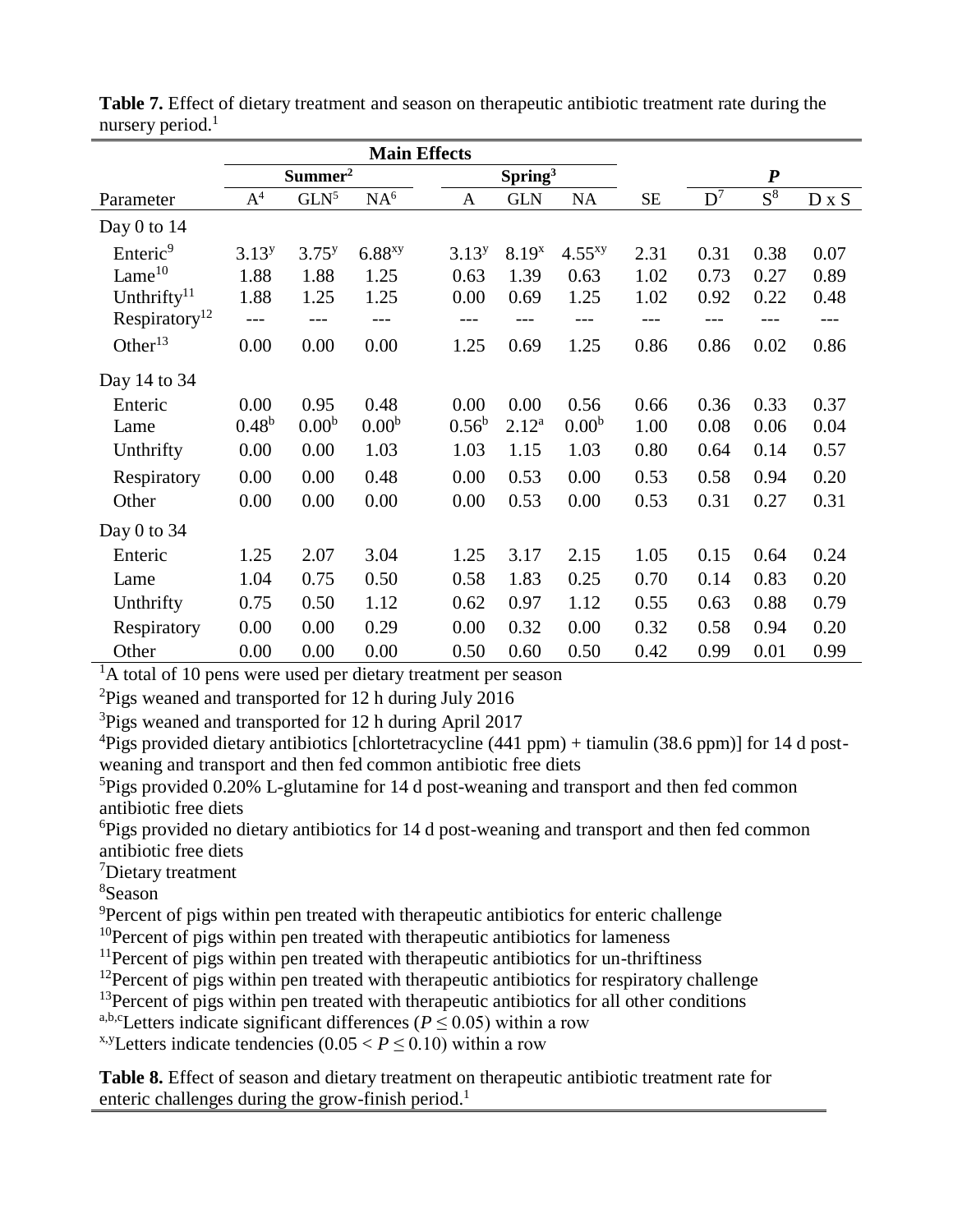|                           |                | Summer <sup>2</sup> |                 |      | Spring <sup>3</sup> |      |           |       | $\boldsymbol{P}$ |              |
|---------------------------|----------------|---------------------|-----------------|------|---------------------|------|-----------|-------|------------------|--------------|
| Parameter                 | A <sup>4</sup> | GLN <sup>5</sup>    | NA <sup>6</sup> | A    | <b>GLN</b>          | NA   | <b>SE</b> | $D^7$ | $S^8$            | $D \times S$ |
| D 0 to $62$               |                |                     |                 |      |                     |      |           |       |                  |              |
| Enteric <sup>9</sup>      | 0.56           | 0.00                | 0.00            | 0.56 | 0.67                | 0.67 | 0.67      | 0.81  | 0.31             | 0.77         |
| Lame <sup>10</sup>        | 0.56           | 0.56                | 1.89            | 0.00 | 0.00                | 0.00 | 1.06      | 0.41  | 0.02             | 0.41         |
| Unthrifty <sup>11</sup>   | 1.78           | 0.00                | 0.67            | 0.00 | 0.00                | 0.56 | 0.99      | 0.24  | 0.17             | 0.16         |
| Respiratory <sup>12</sup> | 11.11          | 10.78               | 8.00            | 0.56 | 1.11                | 2.22 | 2.92      | 0.60  | < 0.01           | 0.77         |
| Other $^{13}$             | 1.11           | 2.33                | 1.33            | 0.00 | 0.00                | 0.56 | 1.11      | 0.69  | 0.02             | 0.45         |
| D 62 to 125               |                |                     |                 |      |                     |      |           |       |                  |              |
| Enteric                   | 0.00           | 0.67                | 0.00            | 0.00 | 1.67                | 0.67 | 0.93      | 0.08  | 0.19             | 0.58         |
| Lame                      | 2.22           | 0.67                | 0.67            | 0.00 | 0.00                | 0.00 | 1.05      | 0.21  | 0.01             | 0.21         |
| Unthrifty                 | 0.56           | 0.00                | 0.00            | 1.67 | 0.00                | 0.00 | 0.93      | 0.01  | 0.28             | 0.30         |
| Respiratory               | 10.33          | 8.22                | 12.17           | 7.33 | 7.39                | 6.78 | 4.20      | 0.81  | 0.49             | 0.86         |
| Other                     | 0.56           | 0.00                | 0.00            | 0.00 | 0.00                | 0.00 | 0.56      | 0.37  | 0.32             | 0.37         |
| D 0 to 125                |                |                     |                 |      |                     |      |           |       |                  |              |
| Enteric                   | 0.28           | 0.33                | 0.00            | 0.28 | 1.17                | 0.67 | 0.57      | 0.37  | 0.10             | 0.47         |
| Lame                      | 1.39           | 0.61                | 1.28            | 0.00 | 0.00                | 0.00 | 0.62      | 0.52  | < 0.01           | 0.52         |
| Unthrifty                 | 1.17           | 0.00                | 0.33            | 0.83 | 0.00                | 0.28 | 0.57      | 0.01  | 0.70             | 0.88         |
| Respiratory               | 10.72          | 9.50                | 10.08           | 3.94 | 4.25                | 4.50 | 2.35      | 0.90  | < 0.01           | 0.95         |
| Other                     | 0.83           | 1.17                | 0.67            | 0.00 | 0.00                | 0.28 | 0.57      | 0.90  | 0.01             | 0.50         |

 ${}^{1}$ A total of 10 pens were used per dietary treatment per season

<sup>2</sup>Pigs weaned and transported for 12 h during July 2016

<sup>3</sup>Pigs weaned and transported for 12 h during April 2017

<sup>4</sup>Pigs provided dietary antibiotics [chlortetracycline  $(441$  ppm) + tiamulin  $(38.6$  ppm)] for 14 d post-weaning and transport and then fed common antibiotic free diets

 $5Pigs$  provided 0.20% L-glutamine for 14 d post-weaning and transport and then fed common antibiotic free diets

<sup>6</sup>Pigs provided no dietary antibiotics for 14 d post-weaning and transport and then fed common antibiotic free diets

<sup>7</sup>Dietary treatment

<sup>8</sup>Season

<sup>9</sup>Percent of pigs within pen treated with therapeutic antibiotics for enteric challenge

 $10$ Percent of pigs within pen treated with therapeutic antibiotics for lameness

 $11$ Percent of pigs within pen treated with therapeutic antibiotics for un-thriftiness

<sup>12</sup>Percent of pigs within pen treated with therapeutic antibiotics for respiratory challenge

 $13$ Percent of pigs within pen treated with therapeutic antibiotics for all other conditions

|           |                       | <b>Main Effects</b> |       |         |                 |           |       |       |
|-----------|-----------------------|---------------------|-------|---------|-----------------|-----------|-------|-------|
|           | Diet<br><b>Season</b> |                     |       |         |                 |           |       |       |
| Parameter | Summer <sup>2</sup>   | Spring <sup>3</sup> | $A^4$ | $GLN^5$ | NA <sup>6</sup> | <b>SE</b> | $S^8$ | D x S |

# Table 9. Effect of season and dietary treatment on carcass characteristics.<sup>1</sup>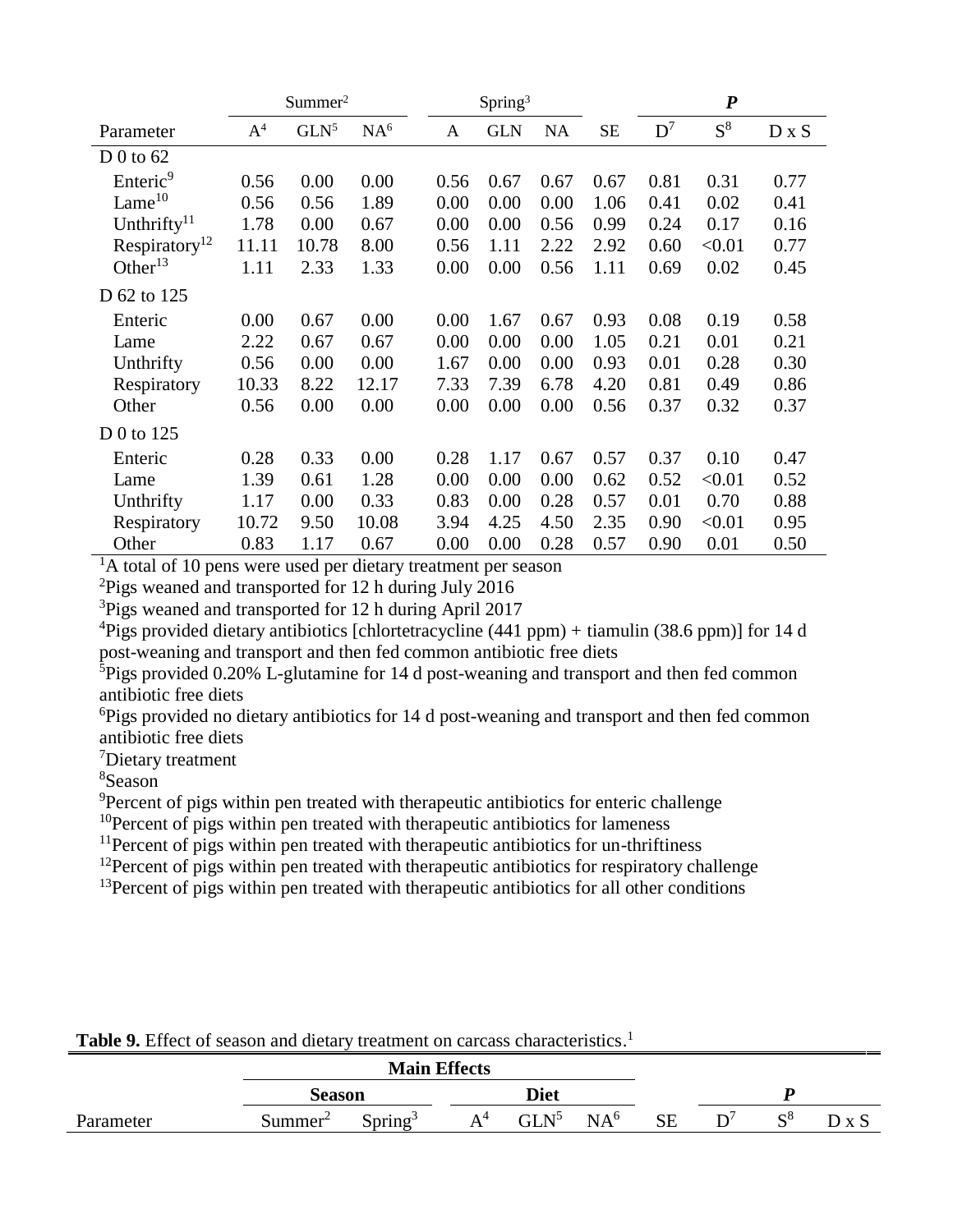| No $HCW9 covariate$               |       |       |       |       |       |      |      |        |      |
|-----------------------------------|-------|-------|-------|-------|-------|------|------|--------|------|
| HCW, kg                           | 92.42 | 97.44 | 95.32 | 95.54 | 93.93 | 1.32 | 0.60 | < 0.01 | 0.70 |
| Loin Depth, mm                    | 63.95 | 67.46 | 65.79 | 65.85 | 65.48 | 0.72 | 0.93 | < 0.01 | 0.60 |
| Backfat, mm                       | 21.35 | 22.05 | 21.73 | 21.64 | 21.73 | 0.59 | 0.99 | 0.31   | 0.40 |
| Yield, %                          | 77.18 | 75.67 | 76.55 | 76.36 | 76.36 | 0.19 | 0.68 | < 0.01 | 0.46 |
| Lean, $\%$ <sup>10</sup>          | 54.42 | 54.61 | 54.51 | 54.55 | 54.47 | 0.25 | 0.97 | 0.53   | 0.54 |
| Fat-free lean, $\%$ <sup>11</sup> | 48.69 | 48.79 | 48.74 | 48.79 | 48.69 | 0.30 | 0.97 | 0.76   | 0.50 |
| <b>HCW</b> covariate              |       |       |       |       |       |      |      |        |      |
| Loin Depth, mm                    | 64.43 | 66.99 | 65.72 | 65.74 | 65.68 | 0.69 | 0.99 | 0.01   | 0.66 |
| Backfat, mm                       | 22.02 | 21.41 | 21.64 | 21.49 | 22.00 | 0.49 | 0.75 | 0.33   | 0.57 |
| Yield, %                          | 77.33 | 75.52 | 76.52 | 76.33 | 76.42 | 0.17 | 0.69 | 0.01   | 0.63 |
| Lean, %                           | 54.20 | 54.82 | 54.54 | 54.60 | 54.38 | 0.23 | 0.78 | 0.04   | 0.71 |
| Fat-free lean, %                  | 48.41 | 49.06 | 48.77 | 48.85 | 48.58 | 0.27 | 0.77 | 0.07   | 0.68 |

<sup>2</sup>Pigs weaned and transported for 12 h during July 2016

<sup>3</sup>Pigs weaned and transported for 12 h during April 2017

<sup>4</sup>Pigs provided dietary antibiotics [chlortetracycline (441 ppm) + tiamulin (38.6 ppm)] for 14 d post-

weaning and transport and then fed common antibiotic free diets

 ${}^{5}$ Pigs provided 0.20% L-glutamine for 14 d post-weaning and transport and then fed common antibiotic free diets

<sup>6</sup>Pigs provided no dietary antibiotics for 14 d post-weaning and transport and then fed common antibiotic free diets

<sup>7</sup>Dietary treatment

<sup>8</sup>Season

<sup>9</sup>Hot carcass weight

<sup>10</sup>Equation used: 54.672154 - (0.412525  $\times$  backfat, mm) - (0.002982  $\times$  hot carcass weight, kg  $\times$  2.20462)  $+$  (0.1433242  $\times$  loin depth, mm) (Indiana Packers Corporation, 2015)

<sup>11</sup>Equation used: 51.2 -  $(0.510 \times \text{backfat}, \text{mm}) + (0.131 \times \text{loin depth}, \text{mm})$  (Schinckel et al., 2010)